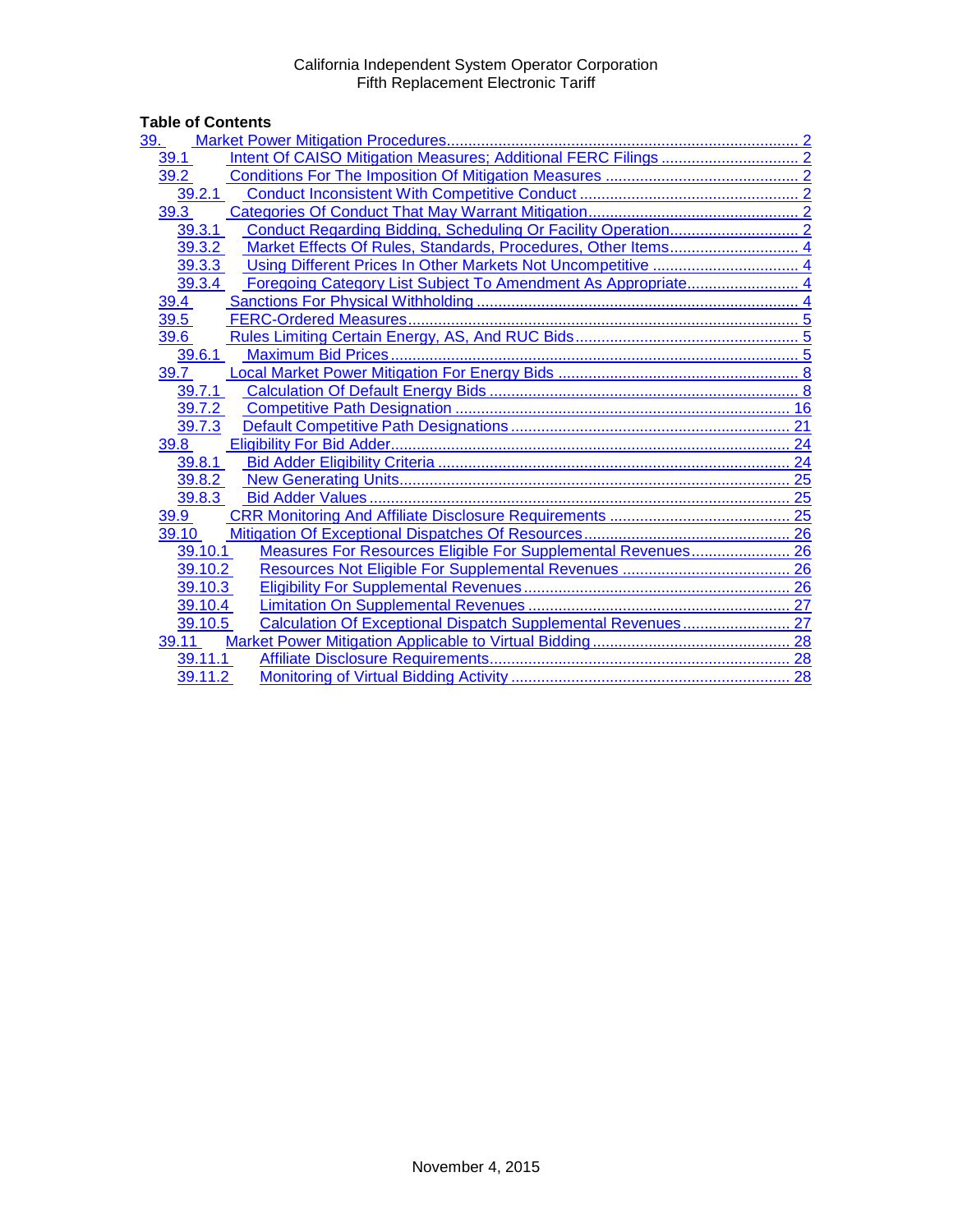#### <span id="page-1-0"></span>**39. Market Power Mitigation Procedures**

#### <span id="page-1-1"></span>**39.1 Intent Of CAISO Mitigation Measures; Additional FERC Filings**

These CAISO market power mitigation measures ("Mitigation Measures") are intended to provide the means for the CAISO to mitigate the market effects of any conduct that would substantially distort competitive outcomes in the CAISO Markets while avoiding unnecessary interference with competitive price signals. These Mitigation Measures are intended to minimize interference with an open and competitive market, and thus to permit, to the maximum extent practicable, price levels to be determined by competitive forces under the prevailing market conditions. To that end, the Mitigation Measures authorize the mitigation only of specific conduct identified through explicit procedures specified below. In addition, the CAISO shall monitor the markets it administers for conduct that it determines constitutes an abuse of market power but is not addressed by the market power mitigation procedures specified below. If the CAISO identifies any such conduct, it shall make a filing under Section 205 of the Federal Power Act, 16 U.S.C. § 824d, with FERC requesting authorization to apply appropriate mitigation measures. Any such filing shall identify the particular conduct the CAISO believes warrants mitigation, shall propose a specific mitigation measure for the conduct, and shall set forth the CAISO's justification for imposing that mitigation measure.

#### <span id="page-1-2"></span>**39.2 Conditions For The Imposition Of Mitigation Measures**

# <span id="page-1-3"></span>**39.2.1 Conduct Inconsistent With Competitive Conduct**

In general, the CAISO shall consider a Market Participant's conduct to be inconsistent with competitive conduct if the conduct would not be in the economic interest of the Market Participant in the absence of market power. The categories of conduct that are inconsistent with competitive conduct include, but may not be limited to, the four categories of conduct specified in Section 39.3 below.

#### <span id="page-1-4"></span>**39.3 Categories Of Conduct That May Warrant Mitigation**

# <span id="page-1-5"></span>**39.3.1 Conduct Regarding Bidding, Scheduling Or Facility Operation**

Mitigation Measures may be applied to bidding, scheduling or operation of an Electric Facility or as specified in Section 39.3.1. The following categories of conduct, whether by a single firm or by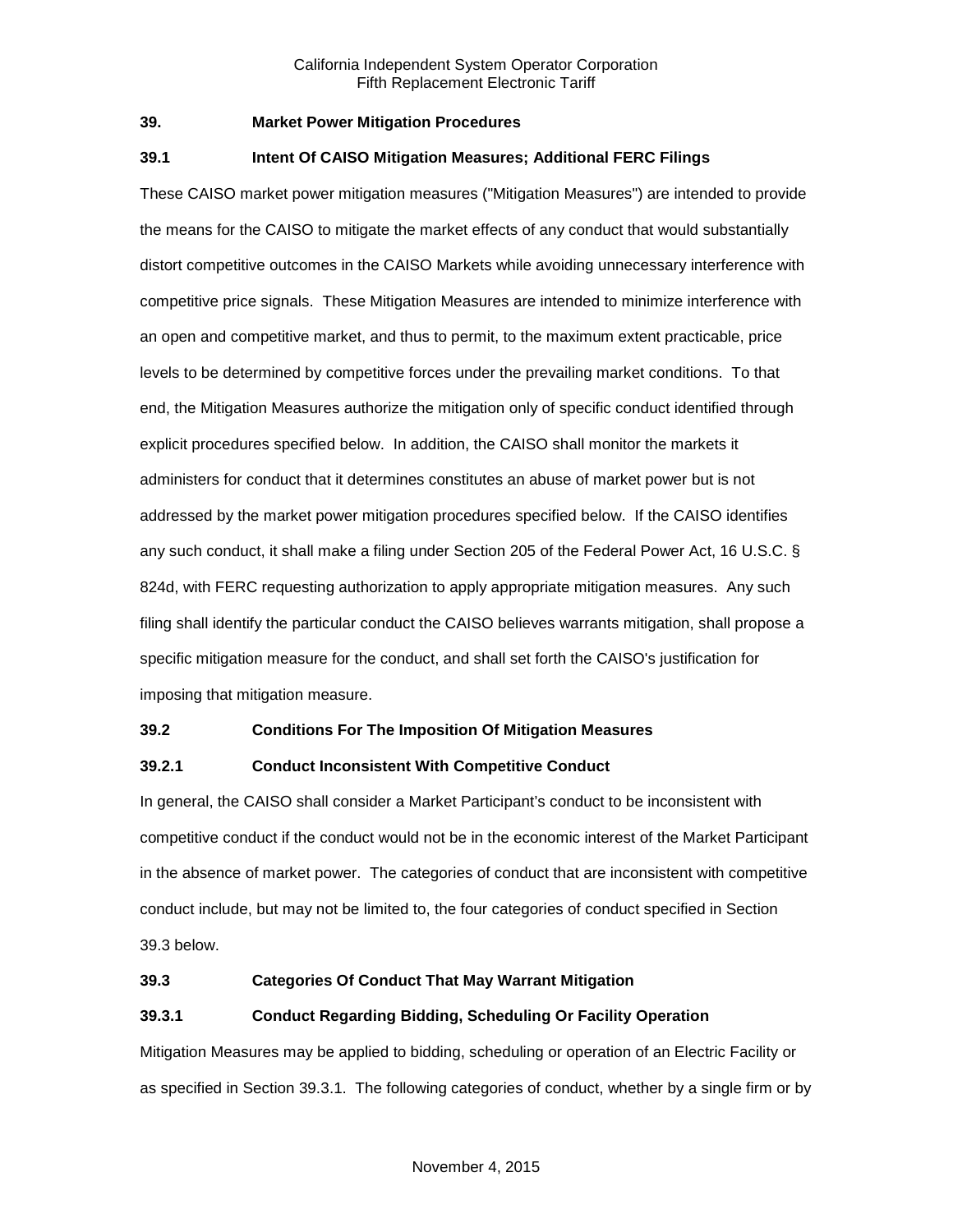multiple firms acting in concert, may cause a material effect on prices or generally the outcome of the CAISO Markets if exercised from a position of market power. Accordingly, the CAISO shall monitor the CAISO Markets for the following categories of conduct, and shall impose appropriate Mitigation Measures if such conduct is detected and the other applicable conditions for the imposition of Mitigation Measures are met:

- (1) Physical withholding of an Electric Facility, in whole or in part, that is, not offering to sell or schedule the output of or services provided by an Electric Facility capable of serving a CAISO Market. Such withholding may include, but not be limited to: (i) falsely declaring that an Electric Facility has been forced out of service or otherwise become totally or partially unavailable, (ii) refusing to offer Bids for an Electric Facility when it would be in the economic interest, absent market power, of the withholding entity to do so, (iii) declining Bids called upon by the CAISO (unless the CAISO is informed in accordance with established procedures that the relevant resource for which the Bid is submitted has undergone a forced outage or derate), or (iv) operating a Generating Unit in Real-Time to produce an output level that is less than the Dispatch Instruction.
- (2) Economic withholding of an Electric Facility, that is, submitting Bids for an Electric Facility that are unjustifiably high (relative to known operational characteristics and/or the known operating cost of the resource) so that: (i) the Electric Facility is not or will not be dispatched or scheduled, or (ii) the Bids will set LMPs.
- (3) Uneconomic production from an Electric Facility, that is, increasing the output of an Electric Facility to levels that would otherwise be uneconomic in order to cause, and obtain benefits from, a Transmission Constraint.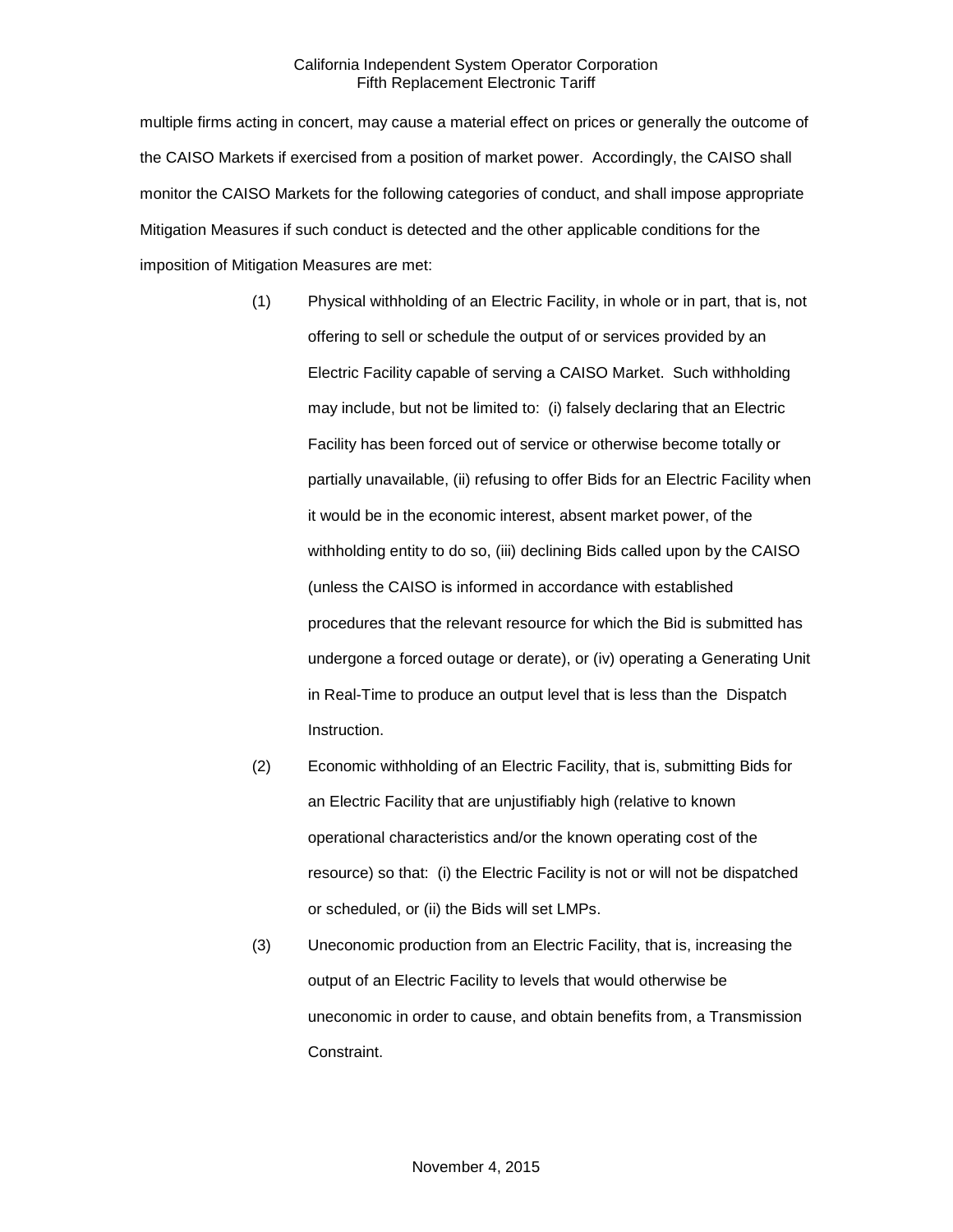(4) Bidding practices that distort prices or uplift charges away from those expected in a competitive market, such as registering Start-Up Cost and Minimum Load Cost data or submitting Bid Costs on behalf of an Electric Facility that are unjustifiably high (relative to known operational characteristics and/or the known operating cost of the resource) or misrepresenting the physical operating capabilities of an Electric Facility resulting in uplift payments or prices significantly in excess of actual costs.

#### <span id="page-3-0"></span>**39.3.2 Market Effects Of Rules, Standards, Procedures, Other Items**

Mitigation Measures may also be imposed to mitigate the market effects of a rule, standard, procedure, design feature, or known software imperfection of a CAISO Market that allows a Market Participant to manipulate market prices or otherwise impair the efficient operation of that market, pending the revision of such rule, standard, procedure design feature, or software defect to preclude such manipulation of prices or impairment of efficiency.

# <span id="page-3-1"></span>**39.3.3 Using Different Prices In Other Markets Not Uncompetitive**

Taking advantage of opportunities to sell at a higher price or buy at a lower price in a market other than a CAISO Market shall not be deemed a form of withholding or otherwise inconsistent with competitive conduct.

# <span id="page-3-2"></span>**39.3.4 Foregoing Category List Subject To Amendment As Appropriate**

The CAISO shall monitor CAISO Markets for other categories of conduct, whether by a single firm or by multiple firms acting in concert, that have material effects on prices in a CAISO Market or other payments. The CAISO shall seek to amend the foregoing list as may be appropriate to include any such conduct that would substantially distort or impair the competitiveness of any of the CAISO Markets.

#### <span id="page-3-3"></span>**39.4 Sanctions For Physical Withholding**

The CAISO may report a Market Participant the CAISO determines to have engaged in physical withholding, including providing the CAISO false information regarding derating or outage of an Electric Facility, to the Federal Energy Regulatory Commission in accordance with Section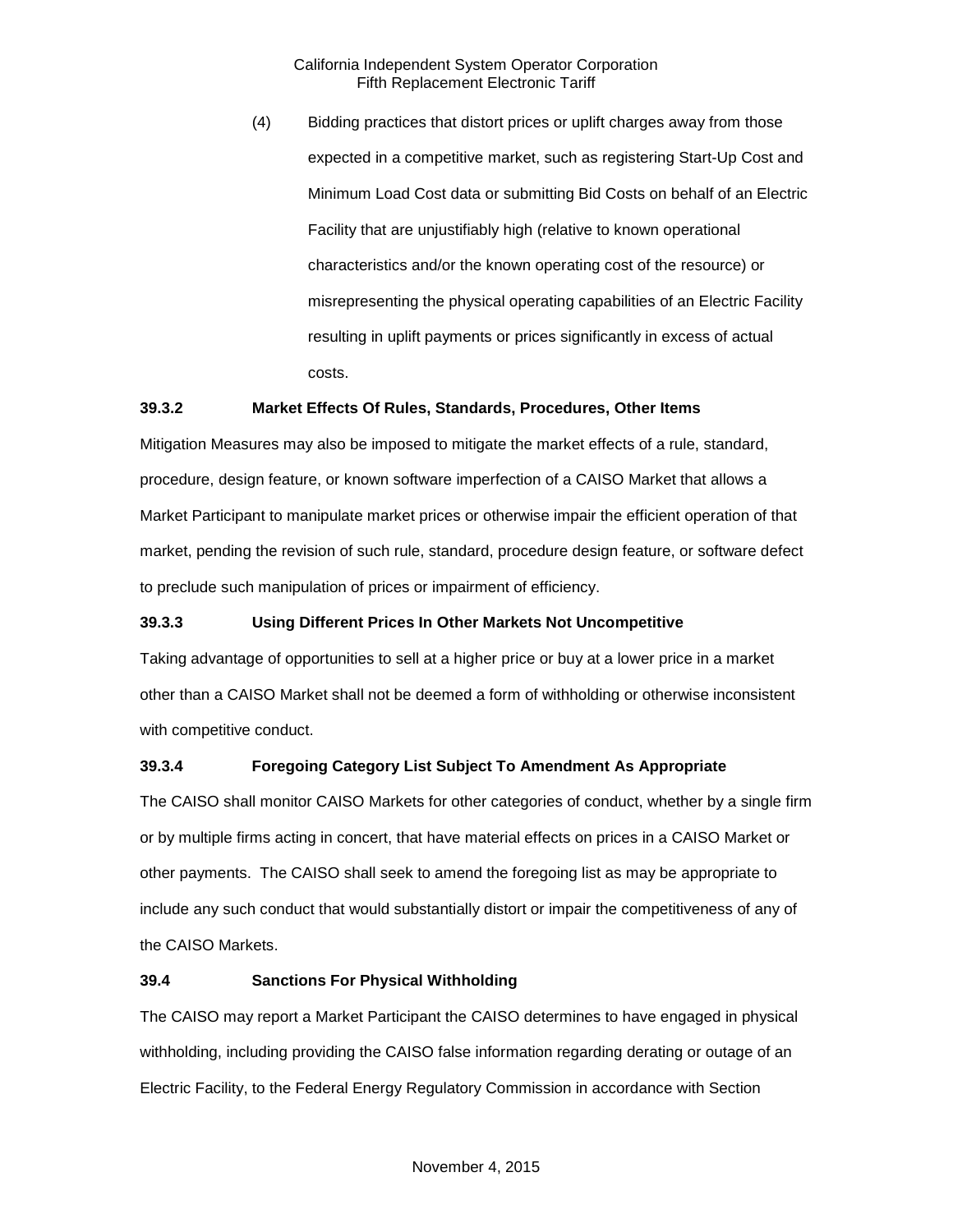9.3.10.5. In addition, a Market Participant that fails to operate a Generating Unit in conformance with CAISO Dispatch Instructions shall be subject to the penalties set forth in Section 11.23.

# <span id="page-4-0"></span>**39.5 FERC-Ordered Measures**

In addition to any mitigation measures specified above, the CAISO shall administer, and apply when appropriate in accordance with their terms, such other mitigation measures as it may be directed to implement by order of the FERC.

# <span id="page-4-1"></span>**39.6 Rules Limiting Certain Energy, AS, And RUC Bids**

# <span id="page-4-2"></span>**39.6.1 Maximum Bid Prices**

Notwithstanding any other provision of this CAISO Tariff, maximum Bid price provisions of Section 39 shall apply to limit, Energy Bids, RUC Availability Bids, and Ancillary Service Bids as specified below.

# **39.6.1.1 Maximum Price for Energy Bids**

For the twelve (12) months following the effective date of this Section, the maximum Energy Bid prices shall be \$500/MWh. After the twelfth month following the effective date of this Section, the maximum Energy Bid price shall be \$750/MWh. After the twenty-fourth month following the effective date of this Section, the maximum Energy Bid price shall be \$1,000/MWh.

# **39.6.1.2 Maximum RUC Availability Bid Prices**

The maximum RUC Availability Bid price shall be \$250/MW/h.

# **39.6.1.3 Maximum Ancillary Services Bid Prices**

The maximum level for Ancillary Services Bid prices shall be \$250/MWh.

#### **39.6.1.3.1 Maximum Regulation Mileage Bid Price**

The maximum Mileage Bid price shall be \$50.

# **39.6.1.4 Minimum Bid Price for Energy Bids**

The minimum Energy Bid price shall be negative \$150/MWh. These rules apply to all Energy Bids, including Virtual Bids.

# **39.6.1.5 Minimum Bid Price for Ancillary and RUC Bids**

Ancillary Service Bids and RUC Availability Bids submitted into CAISO markets must have Bid prices not less than \$0/MW/h.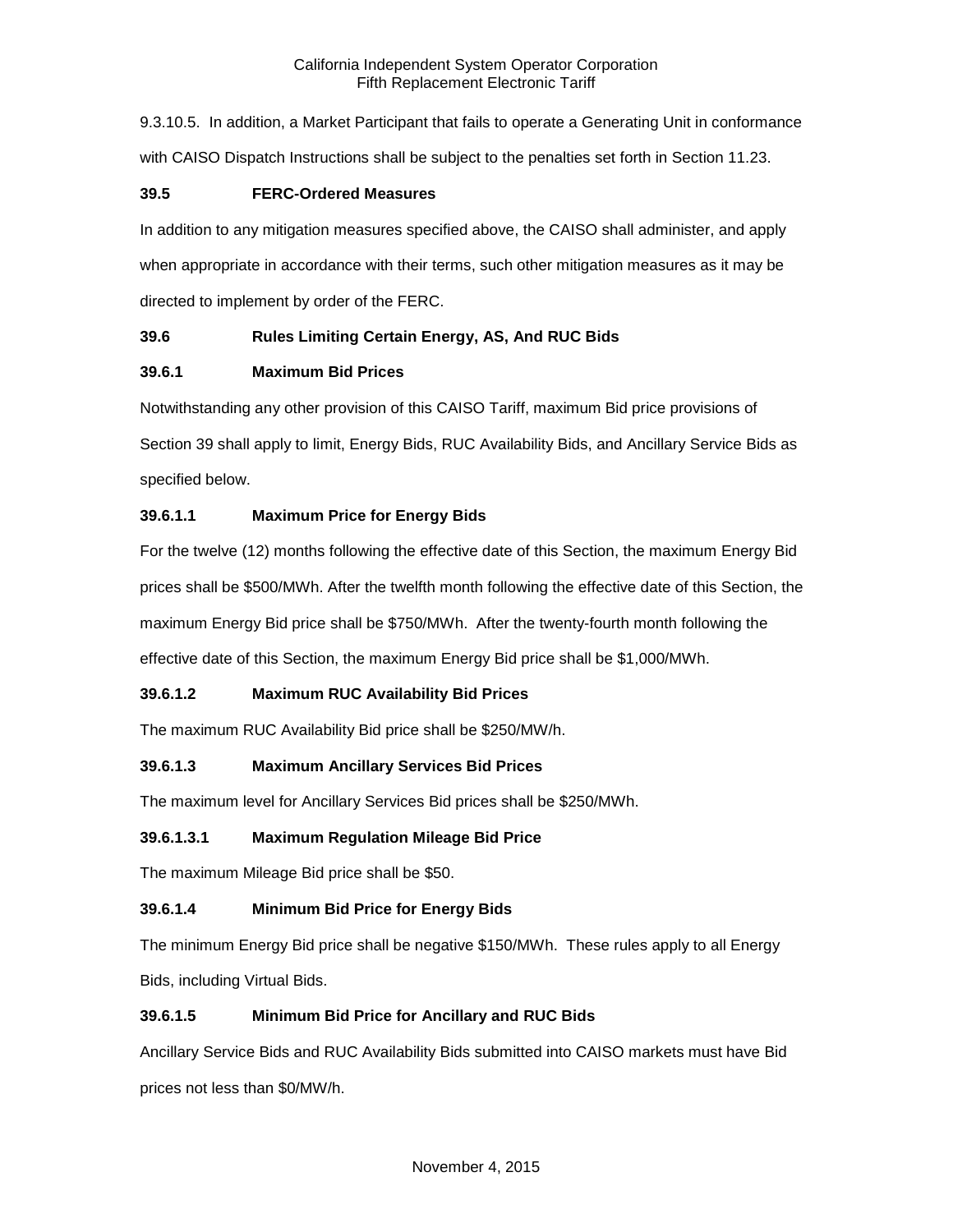#### **39.6.1.5.1 Minimum Regulation Mileage Bid Prices**

Regulation Mileage Bids submitted into CAISO markets must have Bid prices not less than \$0.

# **39.6.1.6 Maximum Start-Up Cost and Minimum Load Cost Registered Cost Values**

The maximum Start-Up Cost and Minimum Load Cost values registered in the Master File by Scheduling Coordinators for capacity of non-Multi-Stage Generating Resources that are eligible and elect to use the Registered Cost methodology in accordance with Section 30.4 will be limited to 150 percent of the Projected Proxy Cost. The maximum Start-Up Cost and Minimum Load Cost values registered in the Master File by Scheduling Coordinators for capacity of Multi-Stage Generating Resources that are eligible and elect to use the Registered Cost methodology in accordance with Section 30.4 will be limited to 150 percent of the Projected Proxy Cost for each MSG Configuration of the resources. The Projected Proxy Cost for natural gas-fired resources will include a gas price component, a major maintenance expense component, if available, a volumetric Grid Management Charge component, and, if eligible, a projected Greenhouse Gas Allowance Price component calculated as set forth in this Section 39.6.1.6. The Projected Proxy Cost for non-natural gas-fired resources will be based on costs provided to the CAISO pursuant to Section 30.4.1.1.2, a major maintenance expense component, if available, a volumetric Grid Management Charge component, and, if eligible, a projected Greenhouse Gas Allowance Price component calculated as set forth in this Section 39.6.1.6.

#### **39.6.1.6.1 Gas Price Component of Projected Proxy Cost**

For natural gas-fired resources, the CAISO will calculate a gas price to be used in establishing maximum Start-Up Costs and Minimum Load Costs after the twenty-first day of each month and post it on the CAISO Website by the end of each calendar month. The price will be applicable for Scheduling Coordinators for natural gas-fired Use-Limited Resources electing to use the Registered Cost methodology until a new gas price is calculated and posted on the CAISO Website. The gas price will be calculated as follows:

(1) Daily closing prices for monthly natural gas futures contracts at Henry Hub for the next calendar month are averaged over the first twenty-one (21) days of the month, resulting in a single average for the next calendar month.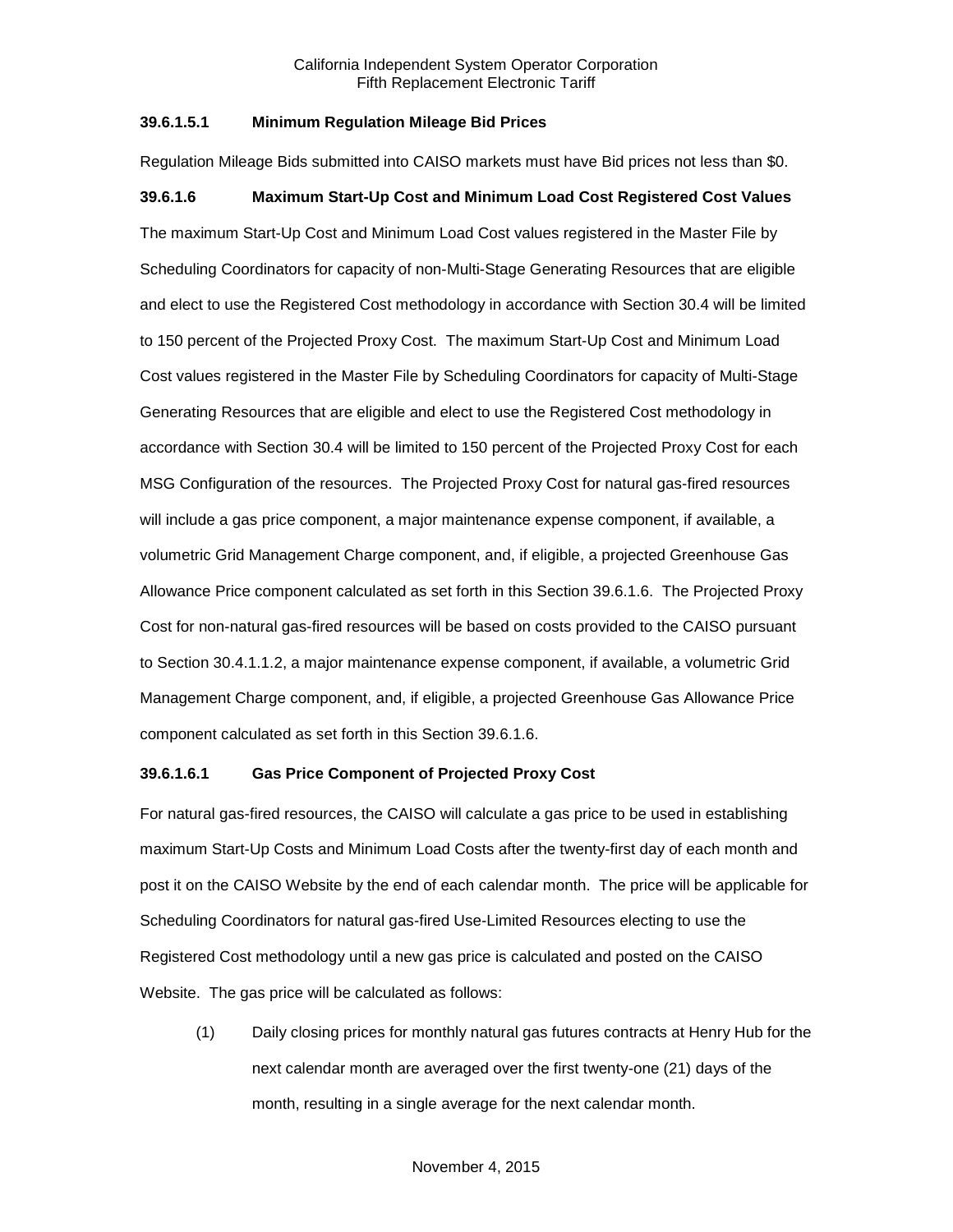- (2) Daily prices for futures contracts for basis swaps at identified California delivery points, are averaged over the first twenty-one (21) days of the month for the identified California delivery points as set forth in the Business Practice Manual.
- (3) For each of the California delivery points, the average Henry Hub and basis swap prices are combined and will be used as the baseline gas price applicable for calculating the caps for Start-Up and Minimum Load costs for Use-Limited Resources electing to use the Registered Cost methodology. The most geographically appropriate will apply to a particular resource.
- (4) The applicable intra-state gas transportation charge as set forth in the Business Practice Manual will be added to the baseline gas price for each Use-Limited Resource that elects to use the Registered Cost methodology to create a final gas price for calculating the caps for Start-Up and Minimum Load Costs for each such resource.

For non-natural gas-fired resources, the Projected Proxy Costs for Start-Up Costs and Minimum Load Costs will be calculated using the information contained in the Master File used for calculating the Proxy Cost, as set forth in the Business Practice Manual.

#### **39.6.1.6.2 Projected Greenhouse Gas Allowance Price**

For resources that are registered with the California Air Resources Board as having a greenhouse gas compliance obligation, the CAISO will calculate a projected Greenhouse Gas Allowance Price component to be used in establishing maximum Start-Up Costs and Minimum Load Costs after the twenty-first day of each month and will post it on the CAISO Website by the end of that month. The projected Greenhouse Gas Allowance Price component will be applicable for Scheduling Coordinators on behalf of eligible Use-Limited Resources electing to use the Registered Cost methodology until a new projected Greenhouse Gas Allowance Price component is calculated and posted on the CAISO Website. The projected Greenhouse Gas Allowance Price component will be calculated by averaging the applicable daily Greenhouse Gas Allowance Prices calculated over the first twenty (20) days of the month using the methodology set forth in Section 39.7.1.1.1.4.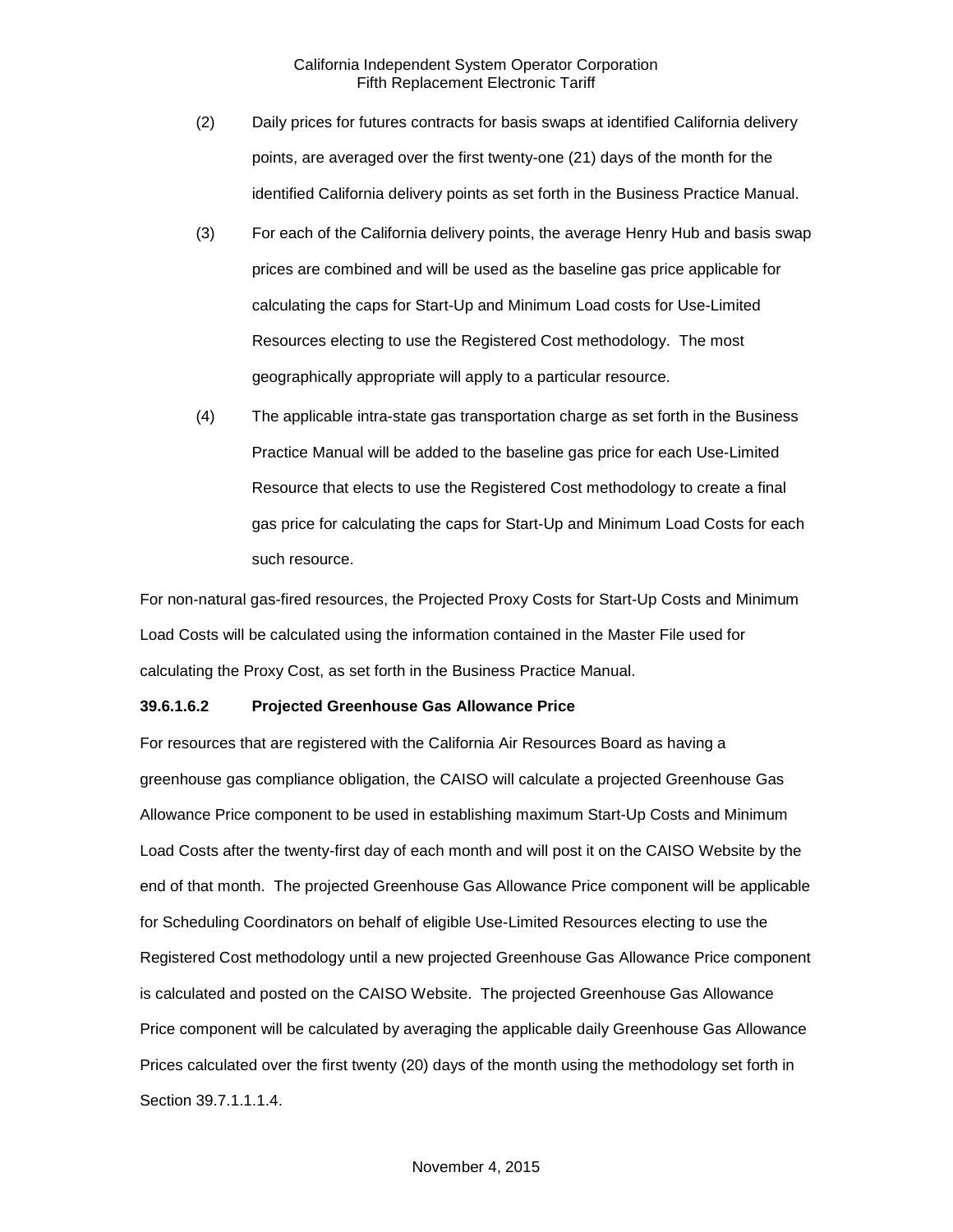# **39.6.1.6.3 Major Maintenance Expense Component**

The major maintenance expense component is determined based on the process set forth in Section 30.4.1.1.4.

# **39.6.1.6.4 Volumetric Grid Management Charge Component**

The volumetric Grid Management Charge component is set forth in Sections 39.7.1.1.1.1 and 39.7.1.1.1.2.

# **39.6.1.7 Maximum Transition Cost Values**

Scheduling Coordinators for capacity of Multi-Stage Generating Resources that are eligible and elect to use the Registered Cost methodology in accordance with Section 30.4 must register Transition Costs for each feasible transition between a lower MSG Configuration and a higher MSG Configuration, between zero and a maximum of 150 percent of the difference between the Projected Proxy Cost for the Start-Up Costs for the higher MSG Configuration, minus the Projected Proxy Cost for the Start-Up Costs for the lower MSG Configuration. If the result of this calculation is negative for any transition between two MSG Configurations, then the associated Transition Cost shall be zero.

# <span id="page-7-0"></span>**39.7 Local Market Power Mitigation For Energy Bids**

Local Market Power Mitigation is based on the assessment and designation of Transmission Constraints as competitive or non-competitive pursuant to Section 39.7.2. The local market power mitigation processes are described in Section 31.2 for the DAM and Sections 34.1.5 for the RTM.

# <span id="page-7-1"></span>**39.7.1 Calculation Of Default Energy Bids**

Default Energy Bids shall be calculated by the CAISO, for the on-peak hours and off-peak hours for both the DAM and RTMs, pursuant to one of the methodologies described in this Section. The Scheduling Coordinator for each Generating Unit owner or Participating Load must rank order the following options of calculating the Default Energy Bid starting with its preferred method. The Scheduling Coordinator must provide the data necessary for determining the Variable Costs unless the Negotiated Rate Option precedes the Variable Cost Option in the rank order, in which case the Scheduling Coordinator must have a negotiated rate established with the Independent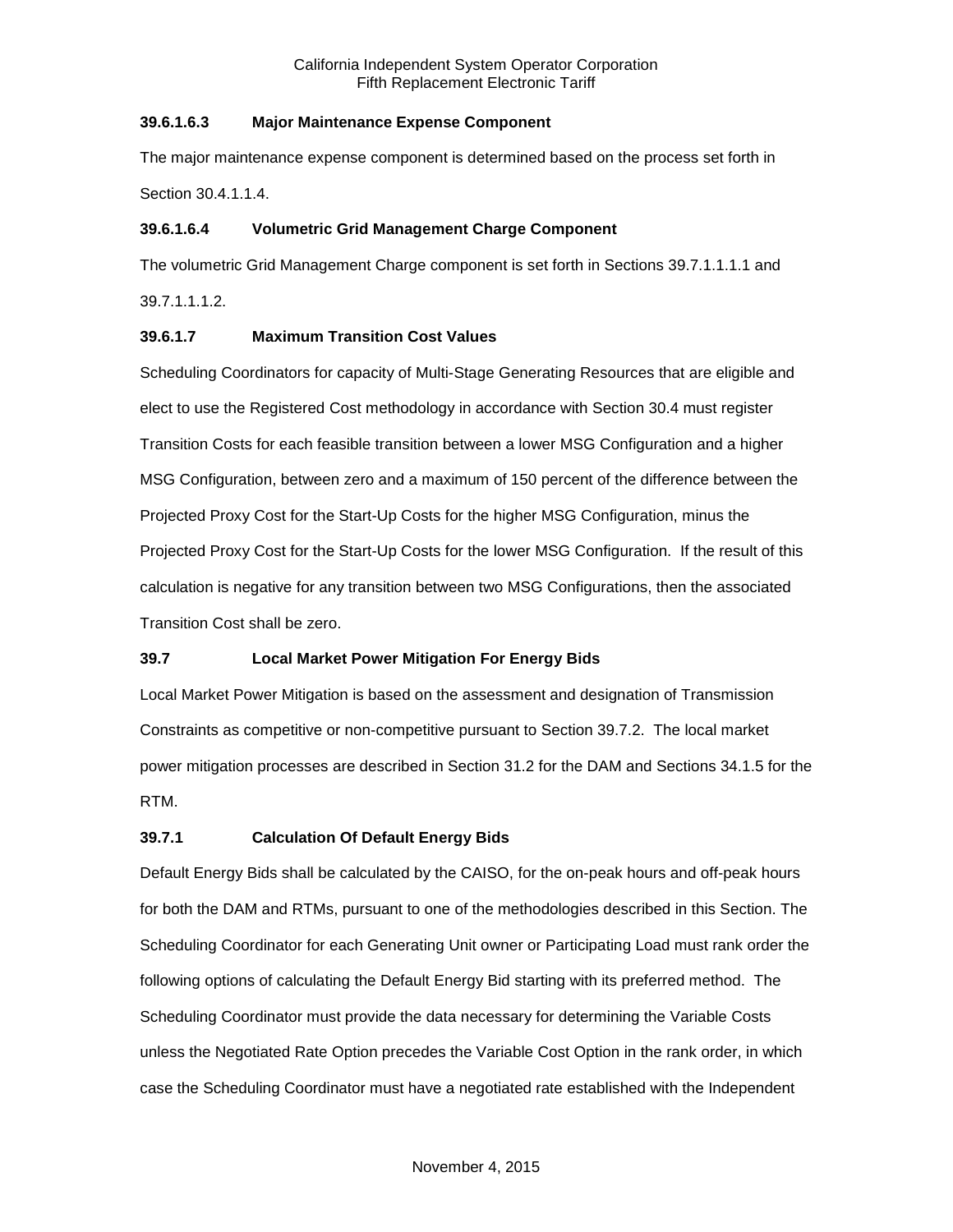Entity charged with calculating the Default Energy Bid. If no rank order is specified for a Generating Unit or Participating Load, then the default rank order of (1) Variable Cost Option, (2) Negotiated Rate Option, (3) LMP Option will be applied. For the first ninety (90) days after changes to resource status and MSG Configurations as specified in Section 27.8.3, including the first ninety (90) days after the effective date of Section 27.8.3, the Default Energy Bid option for the resource is limited to the Negotiated Rate Option or the Variable Cost Option.

#### **39.7.1.1 Variable Cost Option**

For natural gas-fueled units, the Variable Cost Option will calculate the Default Energy Bid by adding incremental cost (comprised of incremental fuel cost plus a volumetric Grid Management Charge adder plus a greenhouse gas cost adder if applicable) with variable operation and maintenance cost, adding ten percent (10%) to the sum, and adding a Bid Adder if applicable. For non-natural gas-fueled units, the Variable Cost Option will calculate the Default Energy Bid by summing incremental fuel cost plus ten percent (10%) of fuel cost plus a Bid Adder if applicable.

# **39.7.1.1.1 Incremental Cost Calculations Under the Variable Cost Option**

#### **39.7.1.1.1.1 Natural Gas-Fired Resources**

(a) Calculation of incremental fuel cost - For natural gas-fueled units, incremental fuel cost is calculated based on an incremental heat rate curve multiplied by the natural gas price calculated as described below.

Resource owners shall submit to the CAISO average heat rates (Btu/kWh) measured for at least two (2) and up to eleven (11) generating operating points (MW), where the first and last operating points refer to the minimum and maximum operating levels (i.e., PMin and PMax), respectively. The average heat rate curve formed by the (Btu/kWh, MW) pairs is a piece-wise linear curve between operating points, and two (2) average heat rate pairs yield one (1) incremental heat rate segment that spans two (2) consecutive operating points. The incremental heat rates (Btu/kWh) in the incremental heat rate curve are calculated by converting the average heat rates submitted by resource owners to the CAISO to requirements of heat input (Btu/h) for each of the operating points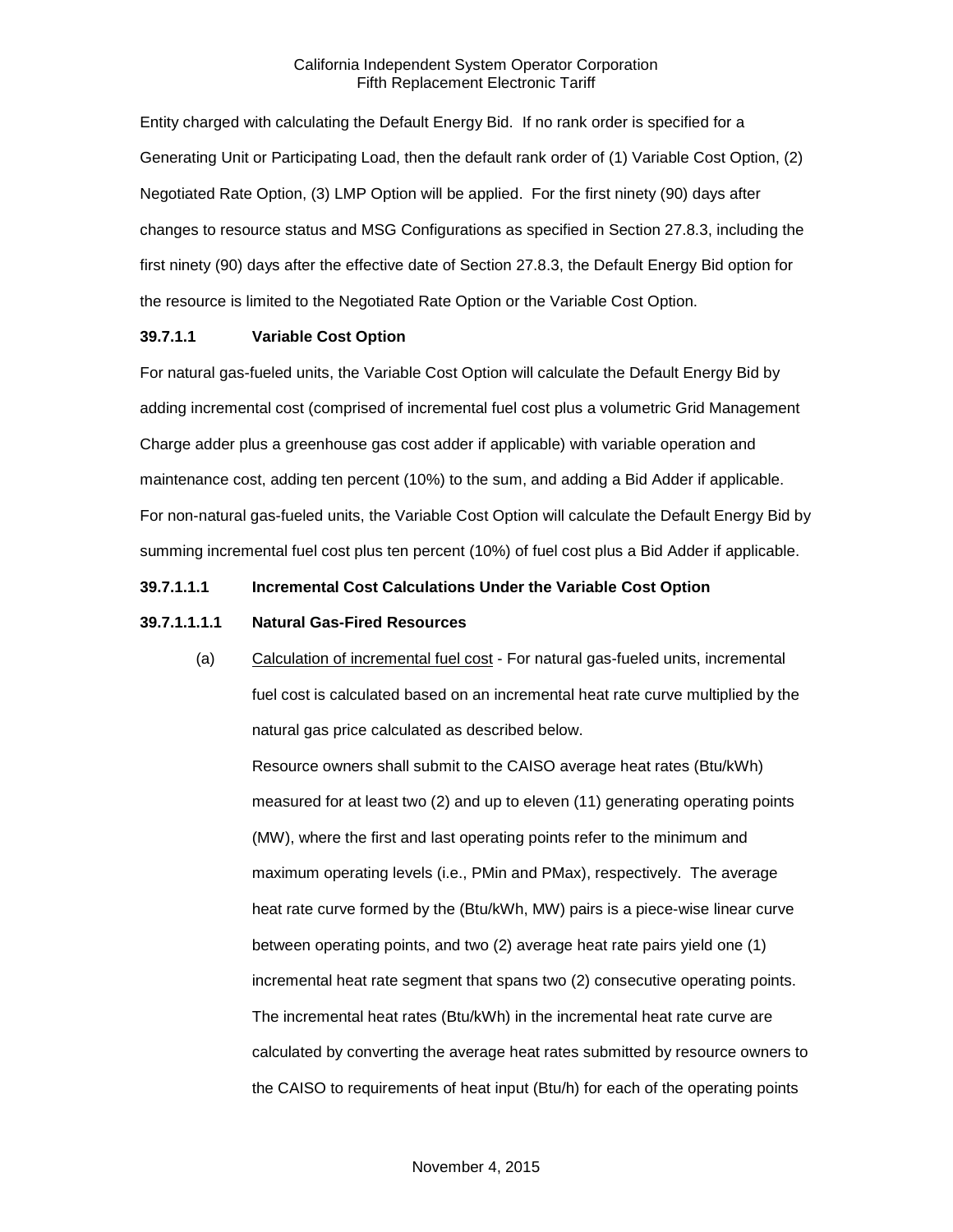and dividing the changes in requirements of heat input from one (1) operating point to the next by the changes in MW between two (2) consecutive operating points as specified in the Business Practice Manual. For each segment representing operating levels below eighty (80) percent of the unit's PMax, the incremental heat rate is limited to the maximum of the average heat rates for the two (2) operating points used to calculate the incremental heat rate segment. The unit's final incremental fuel cost curve is calculated by multiplying this incremental heat rate curve by the applicable natural gas price, and then, if necessary, applying a left-to-right adjustment to ensure that the final incremental cost curve is monotonically non-decreasing. Heat rate and cost curves shall be stored, updated, and validated in the Master File.

- (b) Calculation of greenhouse gas cost adder For each natural gas-fired resource registered with the California Air Resources Board as having a greenhouse gas compliance obligation, the CAISO will calculate a greenhouse gas cost adder as the product of the resource's incremental heat rate, the greenhouse gas emissions rate authorized by the California Air Resources Board, and the applicable Greenhouse Gas Allowance Price.
- (c) Calculation of volumetric Grid Management Charge adder For each natural gas-fired resource, the CAISO will include a volumetric Grid Management Charge adder that consists of: (i) the Market Services Charge; (ii) the System Operations Charge; and (iii) the Bid Segment Fee divided by the MW in the Bid segment.

#### **39.7.1.1.1.2 Non-Natural Gas-Fired Resources**

For non-natural gas-fueled units, incremental fuel cost is calculated based on an average cost curve as described below.

Resource owners for non-natural gas-fueled units shall submit to the CAISO average fuel costs (\$/MW) measured for at least two (2) and up to eleven (11) generating operating points (MW), where the first and last operating points refer to the minimum and maximum operating levels (i.e.,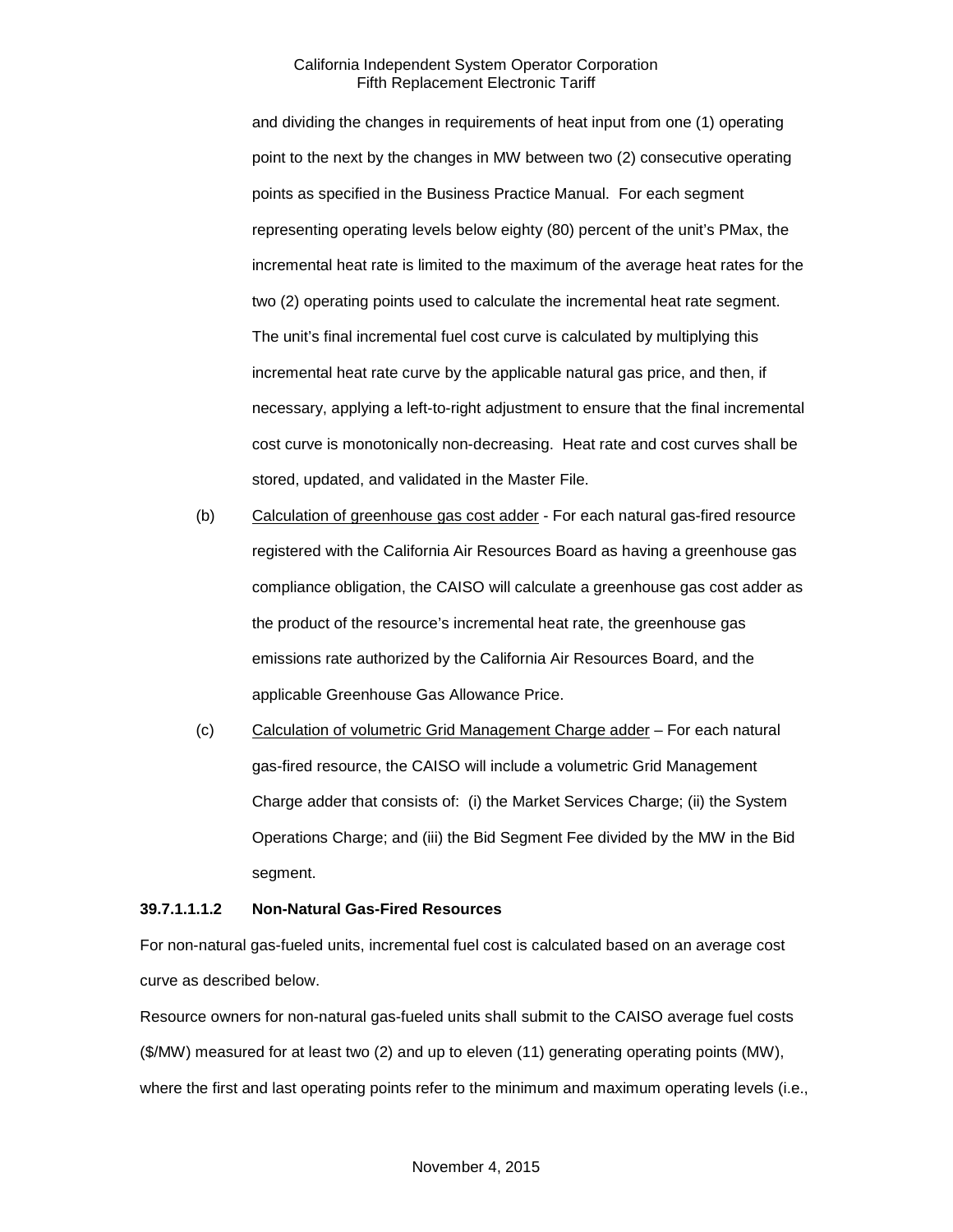PMin and PMax), respectively. The average cost curve formed by the (\$/MWh, MW) pairs is a piece-wise linear curve between operating points, and two (2) average cost pairs yield one (1) incremental cost segment that spans two (2) consecutive operating points. For each segment representing operating levels below eighty (80) percent of the unit's PMax, the incremental cost rate is limited to the maximum of the average cost rates for the two (2) operating points used to calculate the incremental cost segment. The unit's final incremental fuel cost curve is then adjusted, if necessary, applying a left-to-right adjustment to ensure that the final incremental cost curve is monotonically non-decreasing. Cost curves will include: (i) greenhouse gas allowance costs for each non-natural gas-fired resource registered with the California Air Resources Board as having a greenhouse gas compliance obligation, as provided to the CAISO by the Scheduling Coordinator for the resource; and (ii) a volumetric Grid Management Charge adder that consists of: (i) the Market Services Charge; (ii) the System Operations Charge; and (iii) the Bid Segment Fee divided by the MW in the Bid segment. Cost curves shall be stored, updated, and validated in the Master File.

#### **39.7.1.1.1.3 Calculation of Natural Gas Price**

(a) Except as set forth in Section 39.7.1.1.1.3(b), the CAISO will use different gas price indices for the Day-Ahead Market and the Real-Time Market and a gas price index will be calculated using at least two prices from two or more of the following publications: Natural Gas Intelligence, SNL Energy/BTU's Daily Gas Wire, Platt's Gas Daily, and the Intercontinental Exchange. If a gas price index is unavailable for any reason, the CAISO will use the most recent available gas price index. For the Day-Ahead Market, the CAISO will update the gas price indices between 19:00 and 22:00 Pacific Time using natural gas prices published on the day that is two (2) days prior to the applicable Trading Day, unless gas prices are not published on that day, in which case the CAISO will use the most recently published prices that are available. For the Real-Time Market, the CAISO will update gas price indices between the hours of 19:00 and 22:00 Pacific Time using natural gas prices published one (1) day prior to the applicable Trading Day, unless gas prices are not published on that day, in which case the CAISO will use the most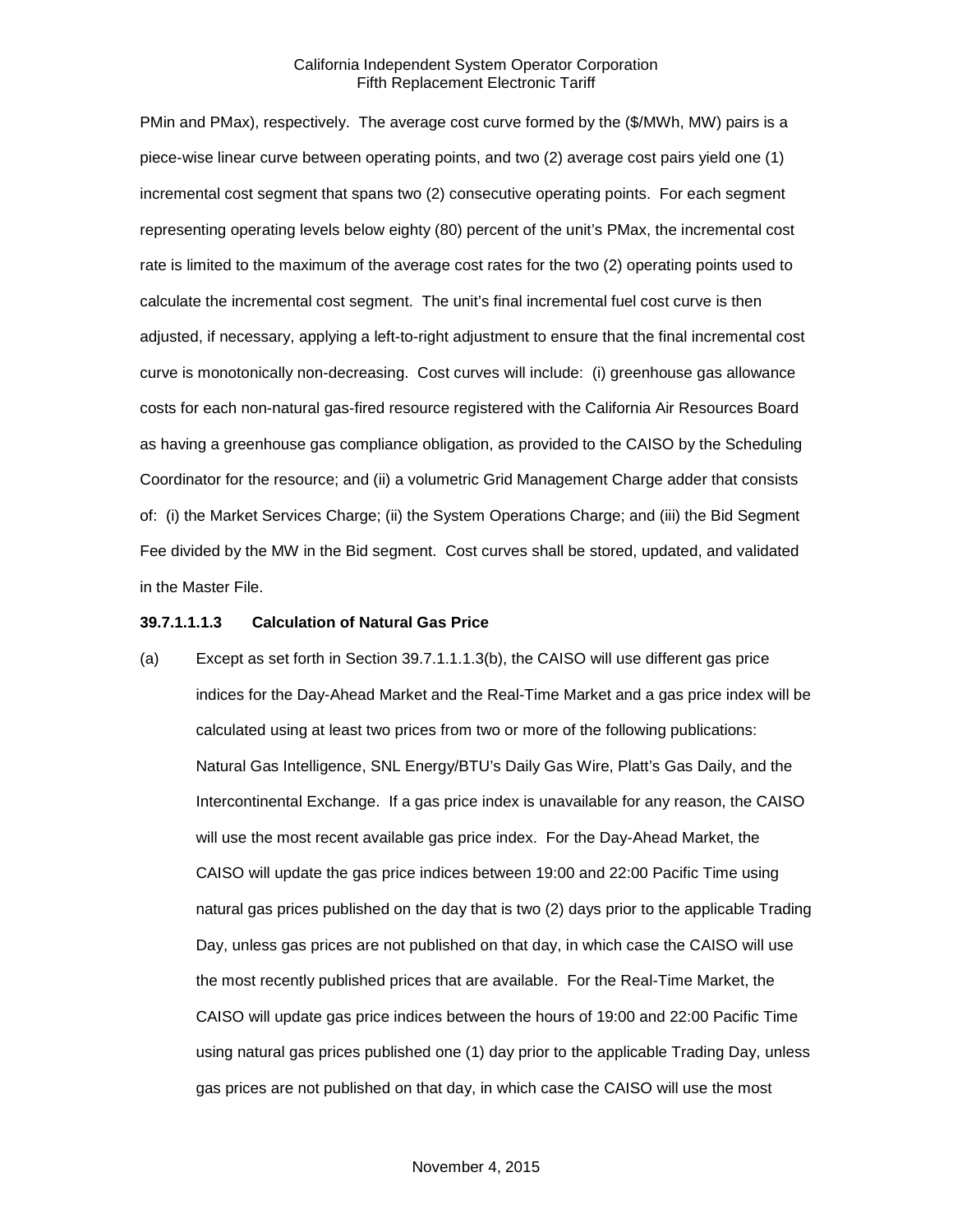recently published prices that are available.

(b) If a daily gas price reported by the Intercontinental Exchange on the morning of the Day-Ahead Market run exceeds one hundred twenty-five (125) percent of any natural gas price index calculated for the Day-Ahead Market between 19:00 and 22:00 Pacific Time on the preceding day, the CAISO will utilize the gas price reported by the Intercontinental Exchange in all CAISO cost formulas and market processes for that day's Day Ahead Market that would normally utilize the natural gas price index calculated pursuant to this Section 39.7.1.1.1.3.

#### **39.7.1.1.1.4 Calculation of Greenhouse Gas Allowance Price**

To calculate the Greenhouse Gas Allowance Price, the CAISO will use different greenhouse gas price indices for the Day-Ahead Market and the Real-Time Market and each greenhouse gas price index will be calculated on a daily basis using at least two prices from two or more of the following publications: the Intercontinental Exchange, CME Group, and ARGUS. If a greenhouse gas price index is unavailable for any reason, the CAISO will use the most recent available greenhouse gas price index. For the Day-Ahead Market, the CAISO will update the greenhouse gas price index between 19:00 and 22:00 Pacific Time using prices for greenhouse gas allowances published on the day that is two (2) days prior to the applicable Trading Day, unless prices for greenhouse gas allowances are not published on that day, in which case the CAISO will use the most recently published prices for greenhouse gas allowances that are available. For the Real-Time Market, the CAISO will update greenhouse gas price indices between the hours of 19:00 and 22:00 Pacific Time using prices for greenhouse gas allowances published one (1) day prior to the applicable Trading Day, unless prices for greenhouse gas allowances are not published on that day, in which case the CAISO will use the most recently published prices for greenhouse gas allowances that are available. The CAISO will calculate each Greenhouse Gas Allowance Price during a year using prices for greenhouse gas allowances from that same year.

#### **39.7.1.1.2 Variable Operation and Maintenance Cost Under the Variable Cost Option**

The default value for the variable operation and maintenance cost portion will vary by fuel source or technology as follows: (1) solar \$0.00/MWh; (2) nuclear \$1.00/MWh; (3) coal \$2.00/MWh; (4)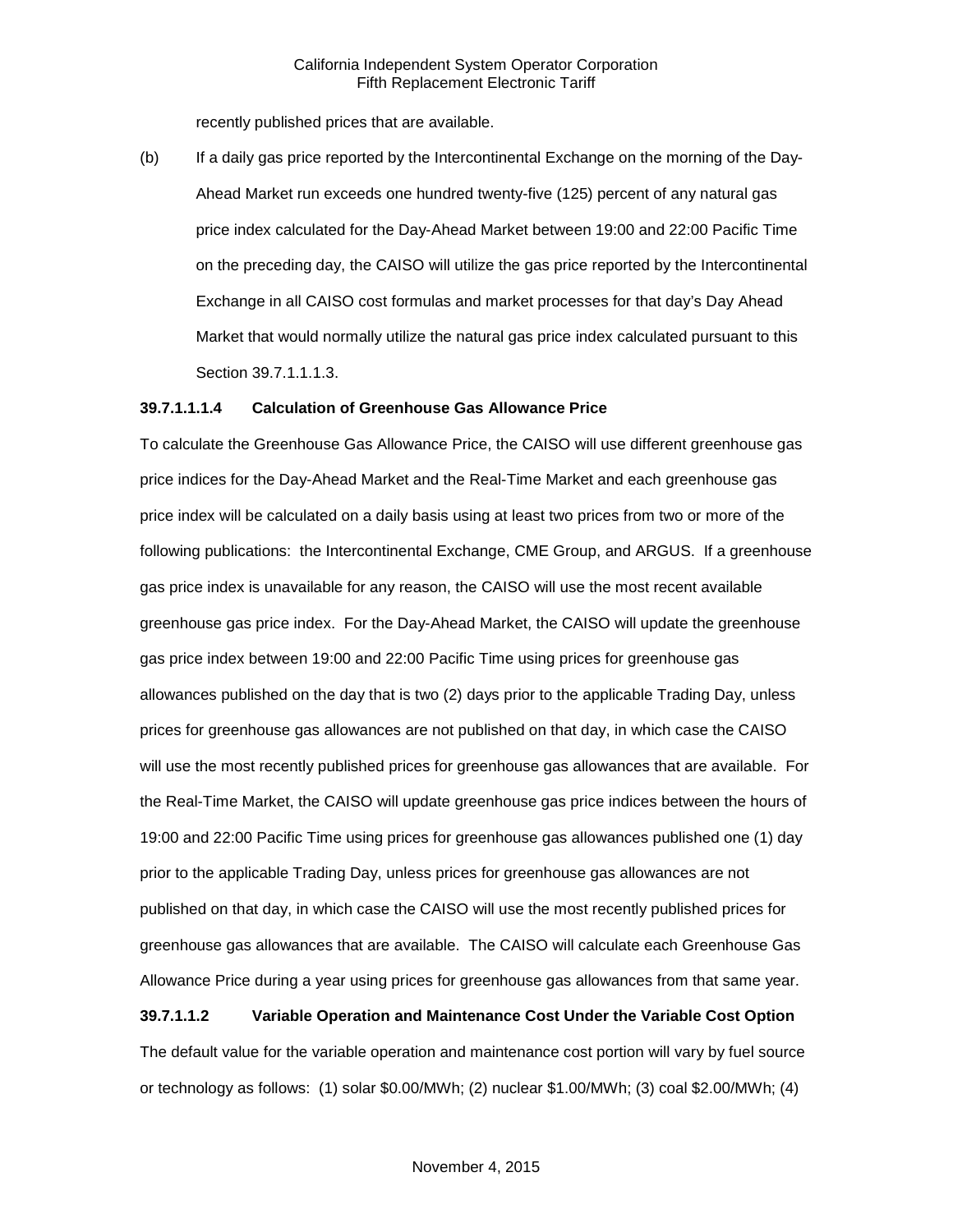wind \$2.00/MWh; (5) hydro \$2.50/MWh; (6) natural gas-fired combined cycle and steam units \$2.80/MWh; (7) geothermal \$3.00 WMh; (8) landfill gas \$4.00/MWh; (9) combustion turbines and reciprocating engines \$4.80/MWh; and (10) biomass \$5.00/MWh. Resource specific values may be negotiated with the CAISO or the Independent Entity charged with calculating the Default Energy Bid. Default operation and maintenance values as well as any negotiated values will also be used to calculate Minimum Load Costs pursuant to Section 30.4.

#### **39.7.1.2 LMP Option**

The CAISO will calculate the LMP Option for the Default Energy Bid as a weighted average of the lowest quartile of LMPs at the Generating Unit PNode in periods when the unit was Dispatched during the preceding ninety (90) day period for which LMPs that have passed the price validation and correction process set forth in Section 35 are available. The weighted average will be calculated based on the quantities Dispatched within each segment of the Default Energy Bid curve. Each Bid segment created under the LMP Option for Default Energy Bids will be subject to a feasibility test, as set forth in a Business Practice Manual, to determine whether there are a sufficient number of data points to allow for the calculation of an LMP based Default Energy Bid. The feasibility test is designed to avoid excessive volatility of the Default Energy Bid under the LMP Option that could result when calculated based on a relatively small number of prices.

#### **39.7.1.3 Negotiated Rate Option**

#### **39.7.1.3.1 Submission Process**

Scheduling Coordinators that elect the Negotiated Rate Option for the Default Energy Bid shall submit a proposed Default Energy Bid along with supporting information and documentation as described in a BPM. Within ten (10) Business Days of receipt, the CAISO or an Independent Entity selected by the CAISO will provide a written response. If the CAISO or Independent Entity accepts the proposed Default Energy Bid, it will become effective within three (3) Business Days from the date of acceptance by the CAISO and remain in effect until: (1) the Default Energy Bid is modified by FERC; (2) the Default Energy Bid is modified by mutual agreement of the CAISO and the Scheduling Coordinator; or (3) the Default Energy Bid expires, is terminated or is modified pursuant to any agreed upon term or condition or pertinent FERC order.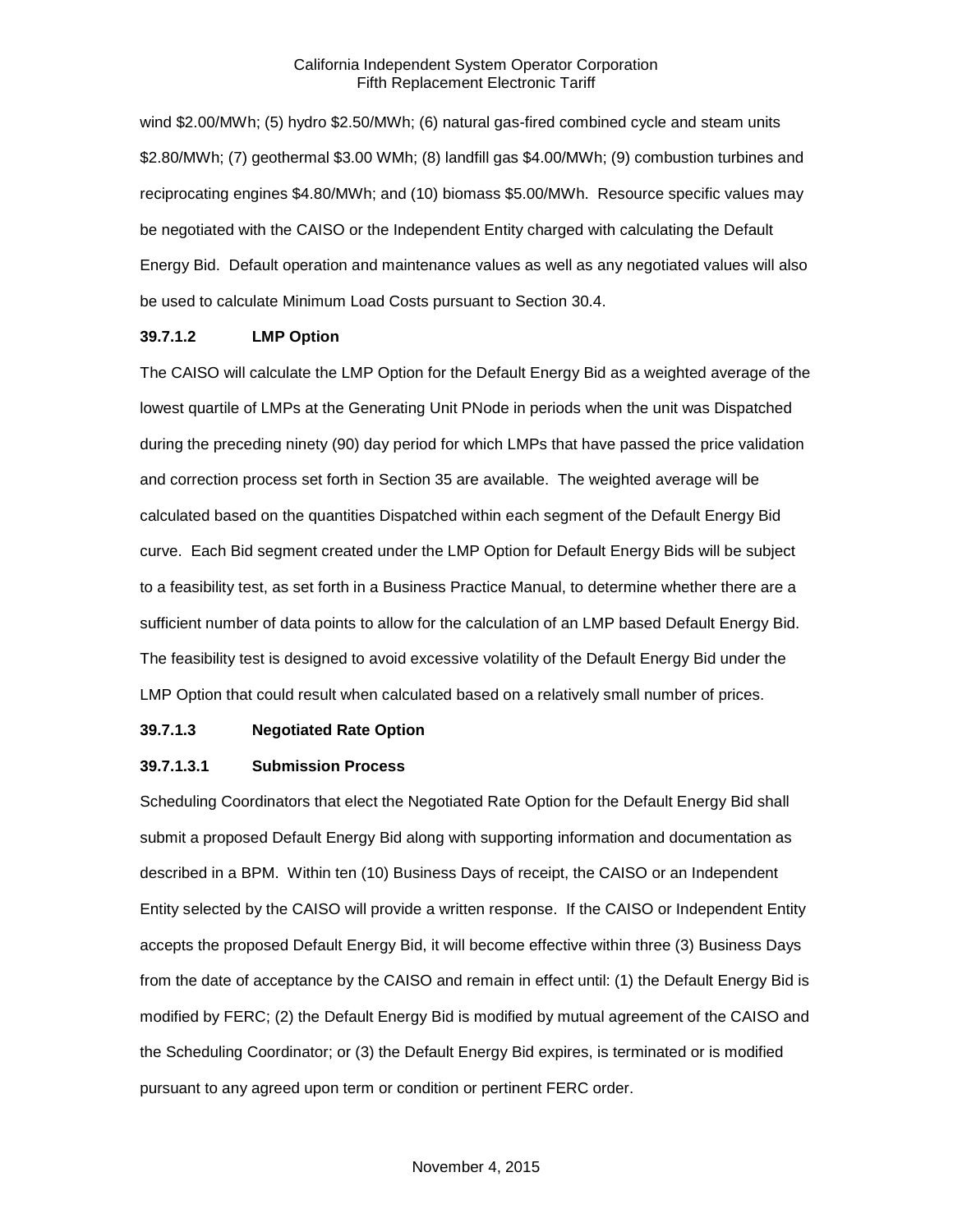If the CAISO or Independent Entity selected by the CAISO does not accept the proposed Default Energy Bid, the CAISO or Independent Entity selected by the CAISO and the Scheduling Coordinator shall enter a period of good faith negotiations that terminates sixty (60) days following the date of submission of a proposed Default Energy Bid by a Scheduling Coordinator. If at any time during this period, the CAISO or Independent Entity selected by the CAISO and the Scheduling Coordinator agree upon the Default Energy Bid, it will be become effective within three (3) Business Days of the date of agreement and remain in effect until: (1) the Default Energy Bid is modified by FERC; (2) the Default Energy Bid is modified by mutual agreement of the CAISO and the Scheduling Coordinator; or (3) the Default Energy Bid expires, is terminated or is modified pursuant to any agreed upon term or condition or pertinent FERC order. If by the end of the sixty (60)-day period the CAISO or Independent Entity selected by the CAISO and the Scheduling Coordinator fail to agree on the Default Energy Bid to be used under the Negotiated Rate Option, the Scheduling Coordinator has the right to file a proposed Default Energy Bid with FERC pursuant to Section 205 of the Federal Power Act.

During the sixty (60)-day period following the submission of a proposed negotiated Default Energy Bid by a Scheduling Coordinator, and pending FERC's acceptance in cases where the CAISO or Independent Entity selected by the CAISO fail to agree on the Default Energy Bid for use under the Negotiated Rate Option and the Scheduling Coordinator filed a proposed Default Energy Bid with FERC pursuant to Section 205 of the Federal Power Act, the Scheduling Coordinator has the option of electing to use any of the other options available pursuant to Section 39.7. If the Scheduling Coordinator does not elect to use any of the other options available pursuant to Section 39.7, or if sufficient data do not exist to calculate a Default Energy Bid using any of these options, the CAISO may establish a temporary Default Energy Bid as specified in Section 39.7.1.5.

# **39.7.1.3.2 Informational Filings With FERC**

The CAISO shall make an informational filing with FERC of any adders or interim adders for major maintenance expenses determined pursuant to Sections 30.4.1.1.1, 30.4.1.1.2, and 30.4.1.1.4, any Default Energy Bids negotiated pursuant to this section, any temporary Default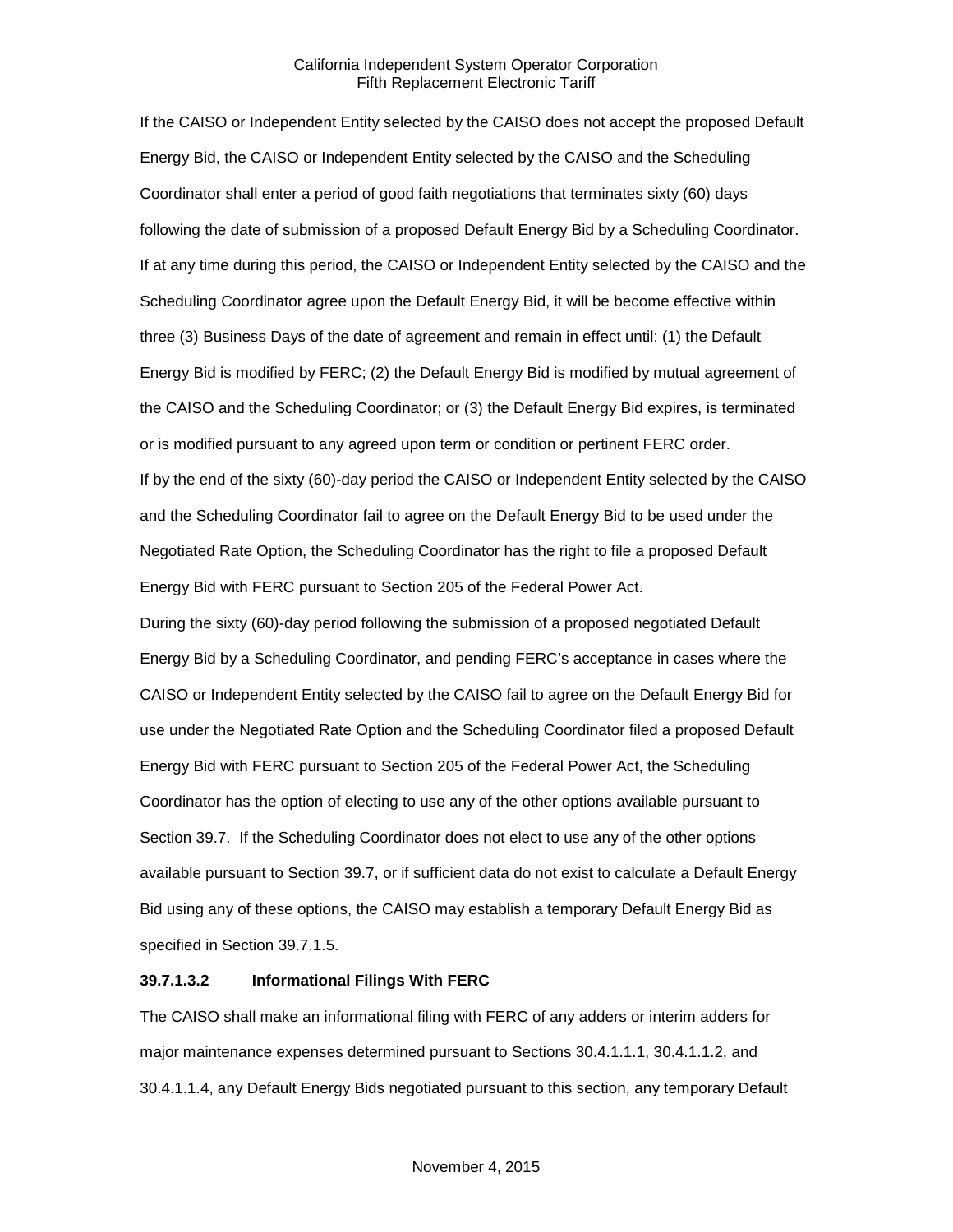Energy Bids established pursuant to Section 39.7.1.5, or any custom operations and maintenance adders negotiated pursuant to Section 39.7.1.1.2, no later than seven (7) days after the end of the month in which the Default Energy or operations and maintenance values were established.

# **39.7.1.4 Frequently Mitigated Unit Option**

A Frequently Mitigated Unit that is eligible for a Bid Adder may select a fourth Default Energy Bid option, which is equal to the Variable Cost Option plus the Bid Adder as described in Section 39.7.

# **39.7.1.5 Temporary Default Energy Bid**

If the Scheduling Coordinator does not elect to use any of the other options available pursuant to Section 39.7.1, or if sufficient data do not exist to calculate a Default Energy Bid using any of the available options, the CAISO will first seek to obtain from the Scheduling Coordinator any additional data required for calculating the Default Energy Bid options available pursuant to 39.7.1. If the provision of additional data by a Scheduling Coordinator results in additional or modified Default Energy Bid options pursuant to 39.7.1, the Scheduling Coordinator will have another opportunity to elect one of these options as its temporary Default Energy Bid. If the Scheduling Coordinator does not elect to use any of the options available pursuant to Section 39.7.1, or if sufficient data still do not exist to calculate a Default Energy Bid using any of the available options, the CAISO may establish a temporary Default Energy Bid based on one or more of the following: (1) operating cost data, opportunity cost, and other appropriate input from the Market Participant; (2) the CAISO's estimated operating costs of the Electric Facility, taking the best information available to the CAISO; (3) an appropriate average of competitive Bids of one or more similar Electric Facilities; or (4) any of the other options for determining a Default Energy Bid for which data are available.

# **39.7.1.6 Default Energy Bids for RMR Units**

The available capacity in excess of the Maximum Net Dependable Capacity (MNDC) specified in the RMR Contract up to the maximum generation capacity (PMax) is subject to Local Market Power Mitigation. The Scheduling Coordinator for the RMR Unit must rank order its preferences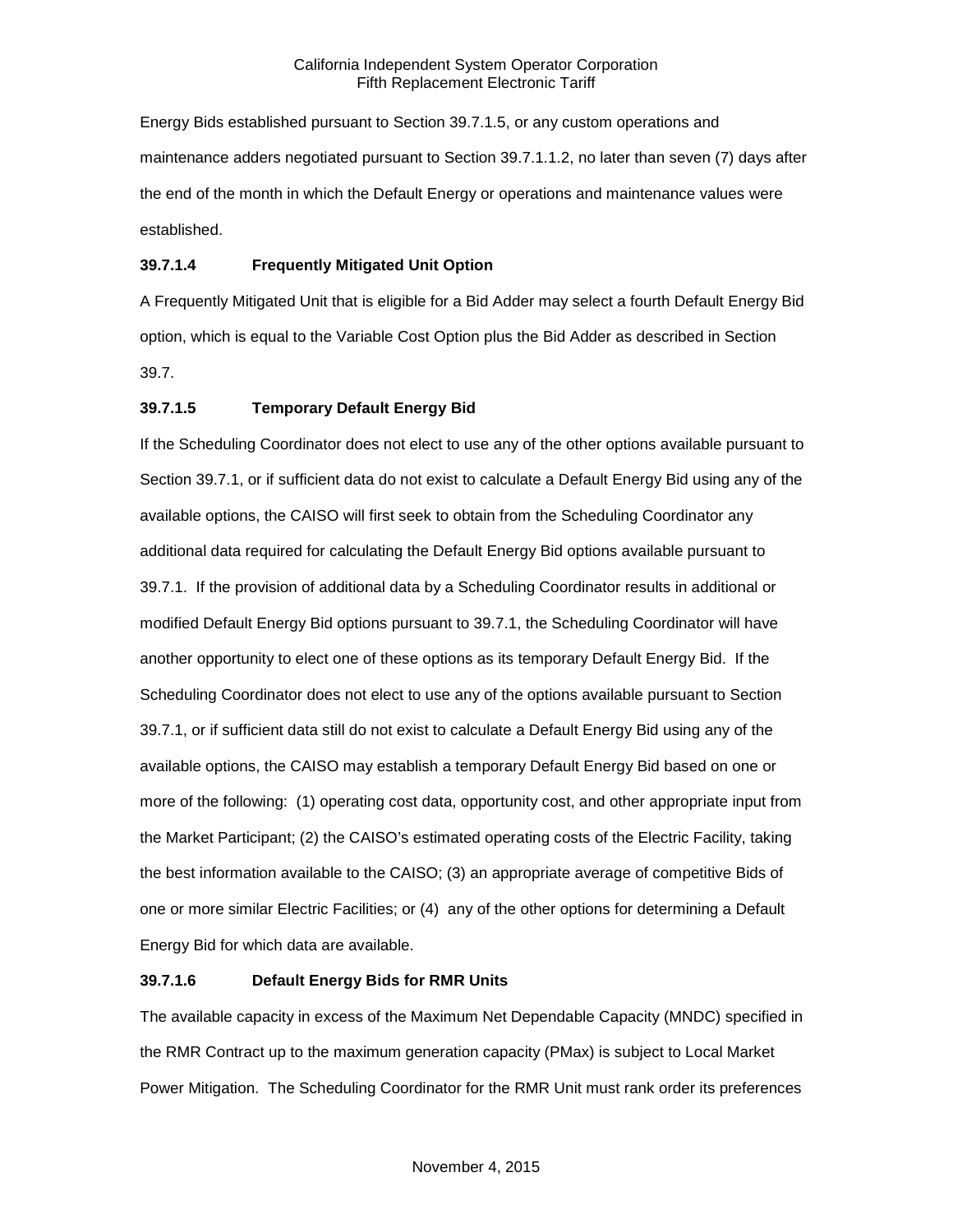between the Variable Cost Option, the LMP Option, and the Negotiated Rate Option, which shall be the default rank order if no rank order is specified by the Scheduling Coordinator. These preferences will be used to determine the Default Energy Bids for the capacity between the MNDC and PMax. RMR Proxy Bids for RMR Units based on contractually specified costs are used in lieu of Default Energy Bids for the contractual RMR Unit capacity between the minimum generating capacity (PMin) and the MNDC. The CAISO or Independent Entity will concatenate these two calculation methodologies (for calculating RMR Proxy Bids and Default Energy Bids for RMR Units) and will adjust them for monotonicity without lowering any price on either curve to create a single Energy Bid Curve to be used in the MPM processes as described in Sections 31 and 33 for the DAM and RTM, respectively. RMR Units are not eligible to receive a Bid Adder pursuant to Section 39.8 for contractual RMR Unit capacity between PMin and MNDC.

#### <span id="page-15-0"></span>**39.7.2 Competitive Path Designation**

#### **39.7.2.1 Timing of Assessments**

For the DAM and RTM, the CAISO will make assessments and designations of whether Transmission Constraints are competitive or non-competitive as part of the MPM runs associated with the DAM and RTM, respectively. Only binding Transmission Constraints determined by the MPM process will be assessed in the applicable market.

#### **39.7.2.2 Criteria**

Subject to Section 39.7.3, for the DAM and RTM, a Transmission Constraint will be noncompetitive only if the Transmission Constraint fails the dynamic competitive path assessment pursuant to this Section 39.7.2.2.

(a) Transmission Constraints for the DAM – As part of the MPM process associated with the DAM, the CAISO will designate a Transmission Constraint for the DAM as non-competitive when the fringe supply of counter-flow to the Transmission Constraint from all portfolios of suppliers that are not identified as potentially pivotal is less than the demand for counter-flow to the Transmission Constraint. For purposes of determining whether to designate a Transmission Constraint as non-competitive pursuant to this Section 39.7.2.2(a):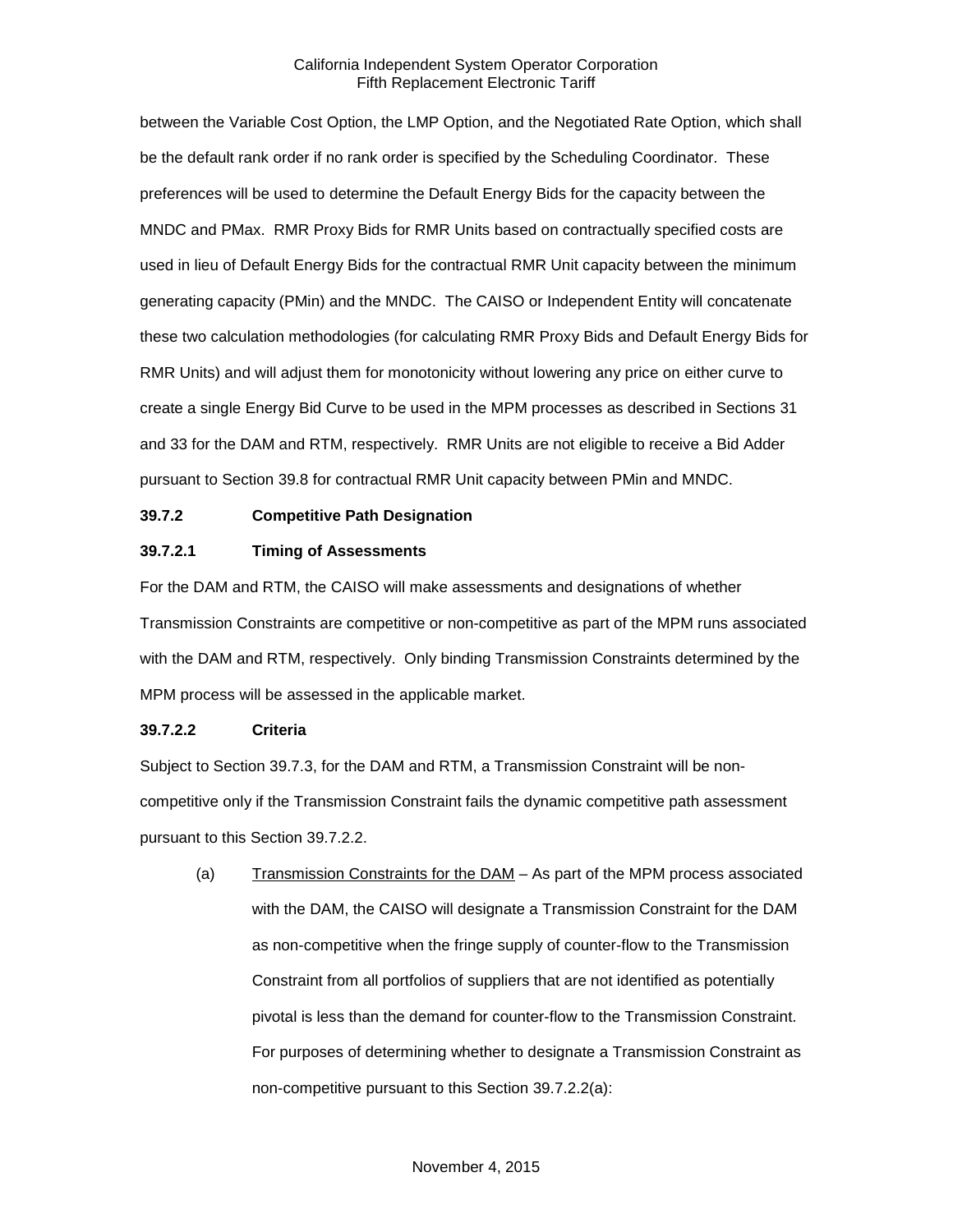- (i) Counter-flow to the Transmission Constraint means the delivery of Power from a resource to the system load distributed reference bus. If counter-flow to the Transmission Constraint is in the direction opposite to the market flow of Power to the Transmission Constraint, the counterflow to the Transmission Constraint is calculated as the shift factor multiplied by the resource's scheduled Power. Otherwise, counter-flow to the Transmission Constraint is zero.
- (ii) Fringe supply of counter-flow to the Transmission Constraint means all available capacity from internal resources not controlled by the identified potentially pivotal suppliers and all internal Virtual Supply Awards not controlled by the identified potentially pivotal suppliers that provide counter-flow to the Transmission Constraint. Available capacity reflects the highest capacity of a resource's Energy Bid adjusted for Self-Provided Ancillary Services and derates.
- (iii) Demand for counter-flow to the Transmission Constraint means all internal dispatched Supply and Virtual Supply Awards that provide counter-flow to the Transmission Constraint.
- (iv) Potentially pivotal suppliers mean the three (3) portfolios of net sellers that control the largest quantity of counter-flow supply to the Transmission Constraint.
- (v) Portfolio means the effective available internal generation capacity under the control of the Scheduling Coordinator and/or Affiliate determined pursuant to Section 4.5.1.1.12 and all effective internal Virtual Supply Awards of the Scheduling Coordinator and/or Affiliate. Effectiveness in supplying counter-flow is determined by scaling generation capacity and/or Virtual Supply Awards by the shift factor from that location to the Transmission Constraint being tested.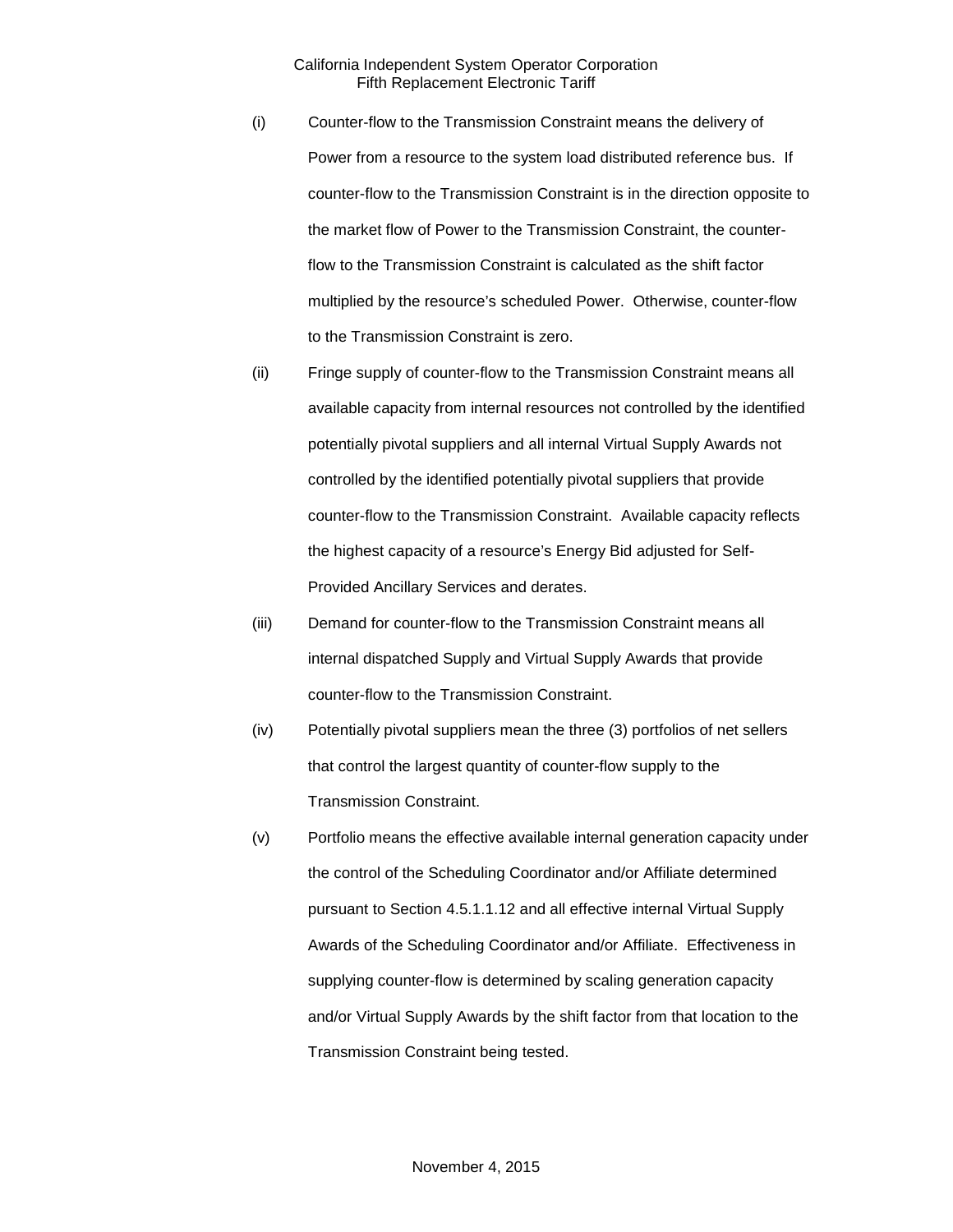- (vi) A portfolio of a net seller means any portfolio that is not a portfolio of a net buyer. A portfolio of a net buyer means a portfolio for which the average daily net value of Measured Demand minus Supply over a twelve (12) month period is positive. The average daily net value is determined for each portfolio by subtracting, for each Trading Day, Supply from Measured Demand and then averaging the daily value for all Trading Days over the twelve (12) month period. The CAISO will calculate whether portfolios are portfolios of net buyers in the third month of each calendar quarter and the calculations will go into effect at the start of the next calendar quarter. The twelve (12) month period used in this calculation will be the most recent twelve (12) month period for which data is available. The specific mathematical formula used to perform this calculation will be set forth in a Business Practice Manual. Market Participants without physical resources will be deemed to be net sellers for purposes of this Section 39.7.2.2(a)(vi).
- (vii) In determining which Scheduling Coordinators and/or Affiliates control the resources in the three (3) identified portfolios, the CAISO will include resources and Virtual Supply Awards directly associated with all Scheduling Coordinator ID Codes associated with the Scheduling Coordinators and/or Affiliates, as well as all resources that the Scheduling Coordinators and/or Affiliates control pursuant to Resource Control Agreements registered with the CAISO as set forth Section 4.5.1.1.13. Resources identified pursuant to Resource Control Agreements will only be assigned to the portfolio of the Scheduling Coordinator that has control of the resource or whose Affiliate has control of the resource pursuant to the Resource Control Agreements.
- (b) Transmission Constraints for the  $RTM As$  part of the MPM processes associated with the RTM, the CAISO will designate a Transmission Constraint for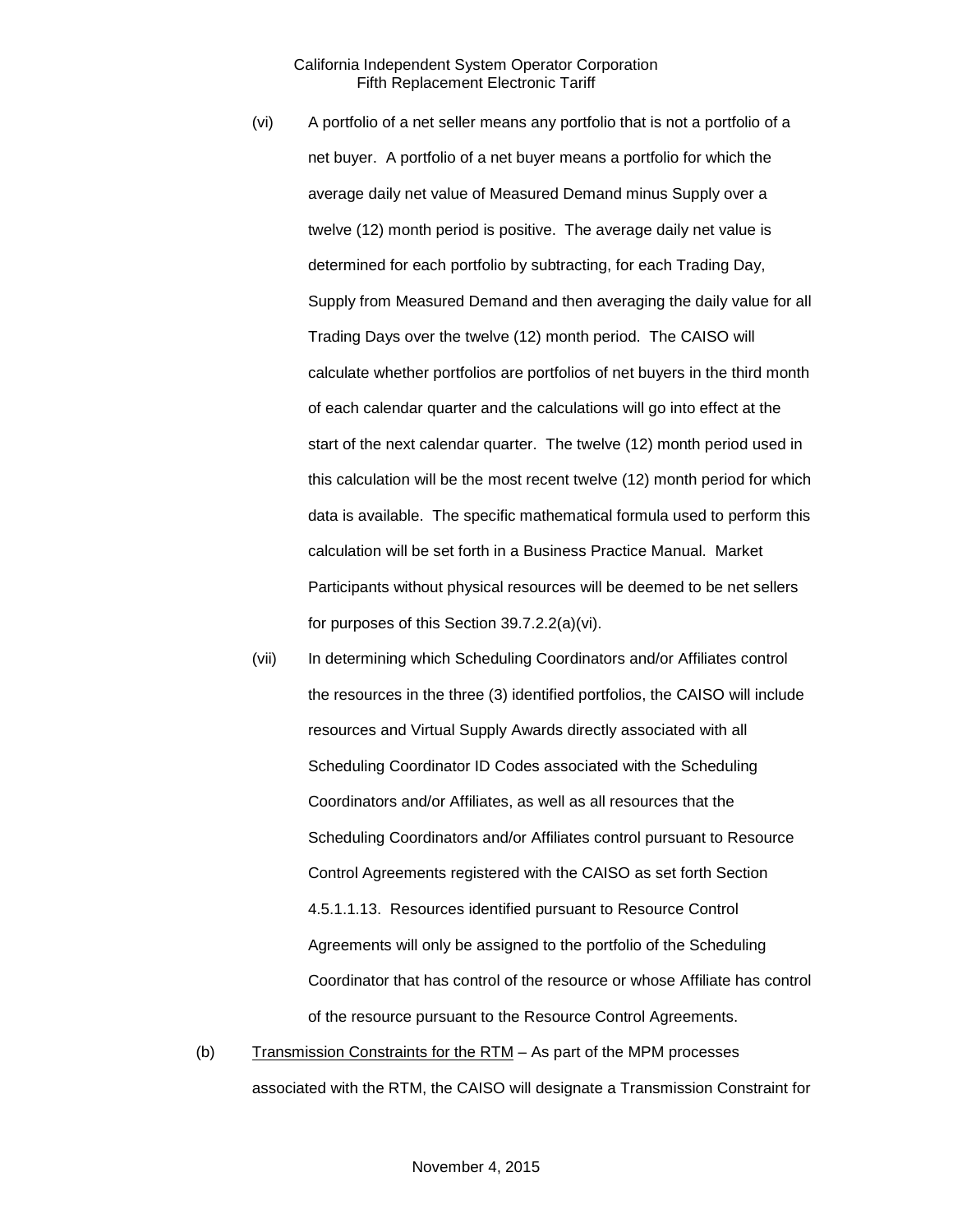the RTM as non-competitive when the sum of the supply of counter-flow from all portfolios of potentially pivotal suppliers to the Transmission Constraint and the fringe supply of counter-flow to the Transmission Constraint from all portfolios of suppliers that are not identified as potentially pivotal is less than the demand for counter-flow to the Transmission Constraint. For purposes of determining whether to designate a Transmission Constraint as non-competitive pursuant to this Section 39.7.2.2(b):

- (i) Counter-flow to the Transmission Constraint has the meaning set forth in Section 39.7.2.2(a)(i).
- (ii) Supply of counter-flow from all portfolios of potentially pivotal suppliers to the Transmission Constraint means the minimum available capacity from internal resources controlled by the identified potentially pivotal suppliers that provide counter-flow to the Transmission Constraint. The minimum available capacity for the current market interval will reflect the greatest amount of capacity that can be physically withheld. The minimum available capacity is the lowest output level the resource could achieve in the current market interval given its dispatch in the last market interval and limiting factors including Minimum Load, Ramp Rate, Self-Provided Ancillary Services, Ancillary Service Awards (in the Real-Time Market only), and derates.
- (iii) Potentially pivotal suppliers mean the three (3) portfolios of net sellers that control the largest quantity of counter-flow supply to the Transmission Constraint that can be withheld. Counter-flow supply to the Transmission Constraint that can be withheld reflects the difference between the highest capacity and the lowest capacity of a resource's Energy Bid (not taking into account the Ramp Rate of the resource), measured from the Dispatch Operating Point for the resource in the immediately preceding fifteen (15) minute FMM interval (taking into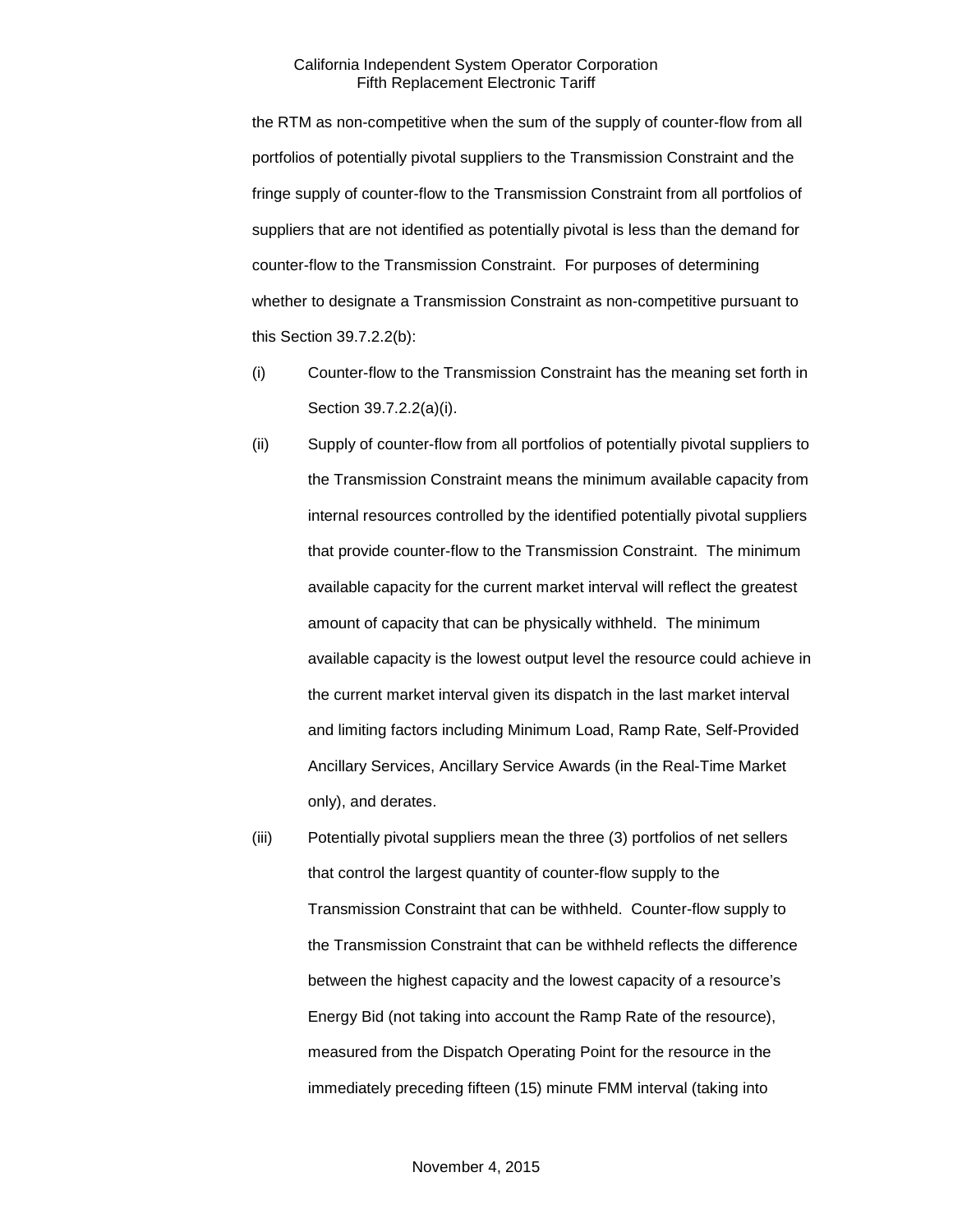account the Ramp Rate of the resource), adjusted for Self-Provided Ancillary Services and derates in determining whether to designate a Transmission Constraint as non-competitive for the RTM, or adjusted for Ancillary Service Awards and derates in determining whether to designate a Transmission Constraint as non-competitive for the RTM. In determining whether to designate a Transmission Constraint as noncompetitive for the RTM, counter-flow supply to the Transmission Constraint that can be withheld also reflects the PMin of each Short Start Unit with a Start-Up Time of sixty (60) minutes or less that was off-line in the immediately preceding fifteen (15) minute interval of the FMM. In determining whether to designate a Transmission Constraint as noncompetitive for the RTM, counter-flow supply to the Transmission Constraint that can be withheld also reflects the PMin of each Short Start Unit with a Start-Up Time of fifteen (15) minutes or less that was off-line in the immediately preceding fifteen (15) minute interval.

- (iv) Portfolio means the effective available internal generation capacity under the control of the Scheduling Coordinator and/or Affiliate determined pursuant to Sections 4.5.1.1.12 and 39.7.2.2(a)(vii). Effectiveness in supplying counter-flow is determined by scaling generation capacity by the shift factor from that location to the Transmission Constraint being tested.
- (v) A portfolio of a net seller has the meaning set forth in Section 39.7.2.2(a)(vi).
- (vi) Fringe supply of counter-flow to the Transmission Constraint means all available capacity from internal resources not controlled by the identified potentially pivotal suppliers that provide counter-flow to the Transmission Constraint. Available capacity reflects the highest capacity of a resource's Energy Bid (not taking into account the Ramp Rate of the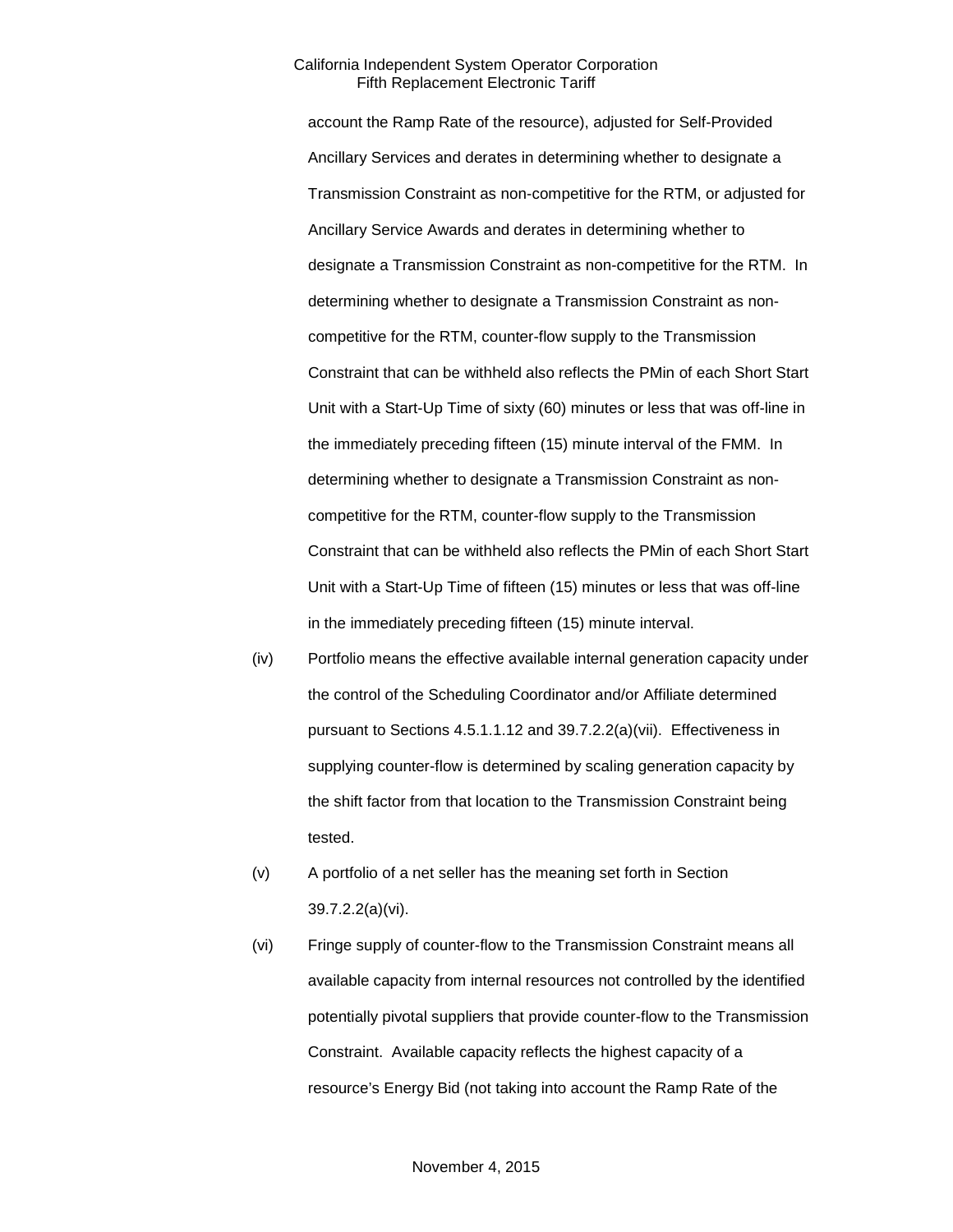resource), measured from the Dispatch Operating Point for the resource in the immediately preceding fifteen (15) minute interval of the FMM (taking into account the Ramp Rate of the resource), adjusted for Self-Provided Ancillary Services and derates in determining whether to designate a Transmission Constraint as non-competitive for the RTM, or adjusted for Ancillary Service Awards and derates in determining whether to designate a Transmission Constraint as non-competitive for the RTM.

(vii) Demand for counter-flow to the Transmission Constraint means all internal dispatched Supply that provides counter-flow to the Transmission Constraint.

# <span id="page-20-0"></span>**39.7.3 Default Competitive Path Designations**

The CAISO will maintain default competitive path designation sets for the Day-Ahead Market and for the Real-Time Market, which the CAISO will use in order to determine the competitiveness or non-competitiveness of Transmission Constraints under two circumstances: (1) in the event of a failure of the CAISO Markets software to perform an assessment of whether Transmission Constraints are competitive or non-competitive pursuant to Section 39.7.2; and (2) in order to determine whether Exceptional Dispatches are related to a non-competitive Transmission Constraint for purposes of mitigation of Exceptional Dispatches of resources under Section 39.10(1). Default competitive path designations will be determined pursuant to the methodology set forth in this Section 39.7.3 and will be updated no less frequently than once every seven (7) days. Until the CAISO has developed sufficient information to develop default competitive path designations, the CAISO will continue to utilize the most recent list of competitive path designations determined prior to the effective date of this tariff provision.

#### **39.7.3.1 Methodology for Determining Day-Ahead Default Competitive Path Designations for Transmission Constraints Other Than Path 15 and Path 26 Transmission Constraints**

The CAISO will designate a Transmission Constraint other than the Path 15 Transmission Constraint or the Path 26 Transmission Constraint as competitive for purposes of determining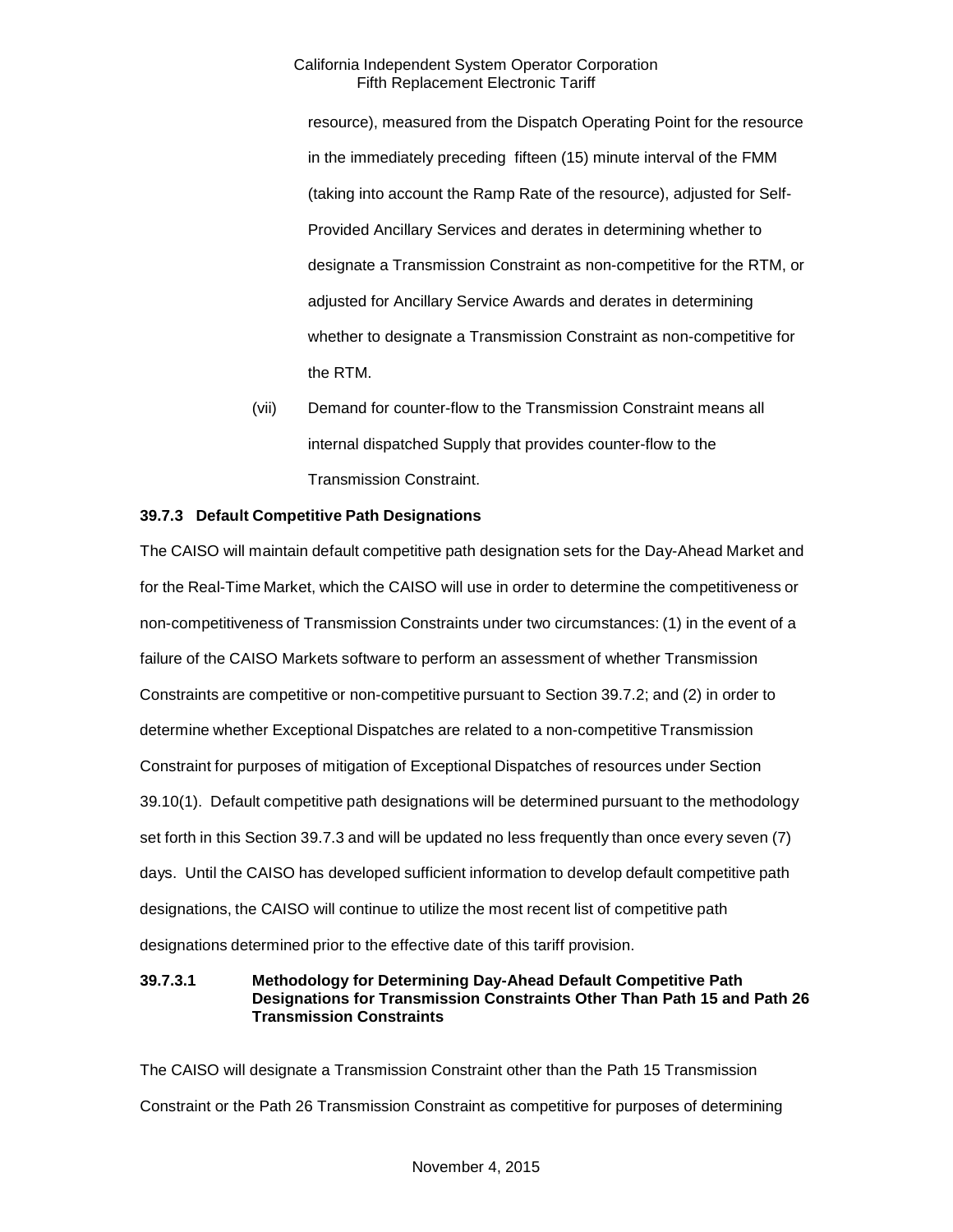default competitive path designations for the Day-Ahead Market only if both of the following conditions are met:

- (1) Congestion occurred on the Transmission Constraint in ten (10) or more hours of the days for which the Transmission Constraint was tested for competitiveness pursuant to Section 39.7.2; and
- (2) the Transmission Constraint was deemed competitive pursuant to Section 39.7.2 in seventy-five (75) percent or more of the instances in which the Transmission Constraint was binding when tested. These calculations will be made utilizing data from the Day-Ahead Market for the most recent sixty (60) Trading Days for which data is available. The CAISO will designate a Transmission Constraint other than the Path 15 Transmission Constraint or the Path 26 Transmission Constraint as non-competitive if the CAISO lacks sufficient data to determine whether the occurrences set forth in Sections 39.7.3.1(1) and 39.7.3.1(2) took place on the Transmission Constraint over the sixty (60) Trading Day period.

# **39.7.3.2 Methodology for Determining HASP/RTM Default Competitive Path Designations for Transmission Constraints Other Than Path 15 and Path 26 Transmission Constraints**

The CAISO will designate a Transmission Constraint other than the Path 15 Transmission Constraint or the Path 26 Transmission Constraint as competitive for purposes of determining default competitive path designations for the HASP/RTM only if both of the following conditions are met:

- (1) Congestion occurred on the Transmission Constraint in ten (10) or more of the hours for which the Transmission Constraint was tested for competitiveness pursuant to Section 39.7.2; and
- (2) the Transmission Constraint was deemed competitive pursuant to Section 39.7.2 in seventy-five (75) percent or more of the instances in which the Transmission Constraint was binding when tested.

These calculations will be made utilizing data from the Real-Time Market for the most recent sixty

(60) Trading Days for which data is available. If the Transmission Constraint was binding during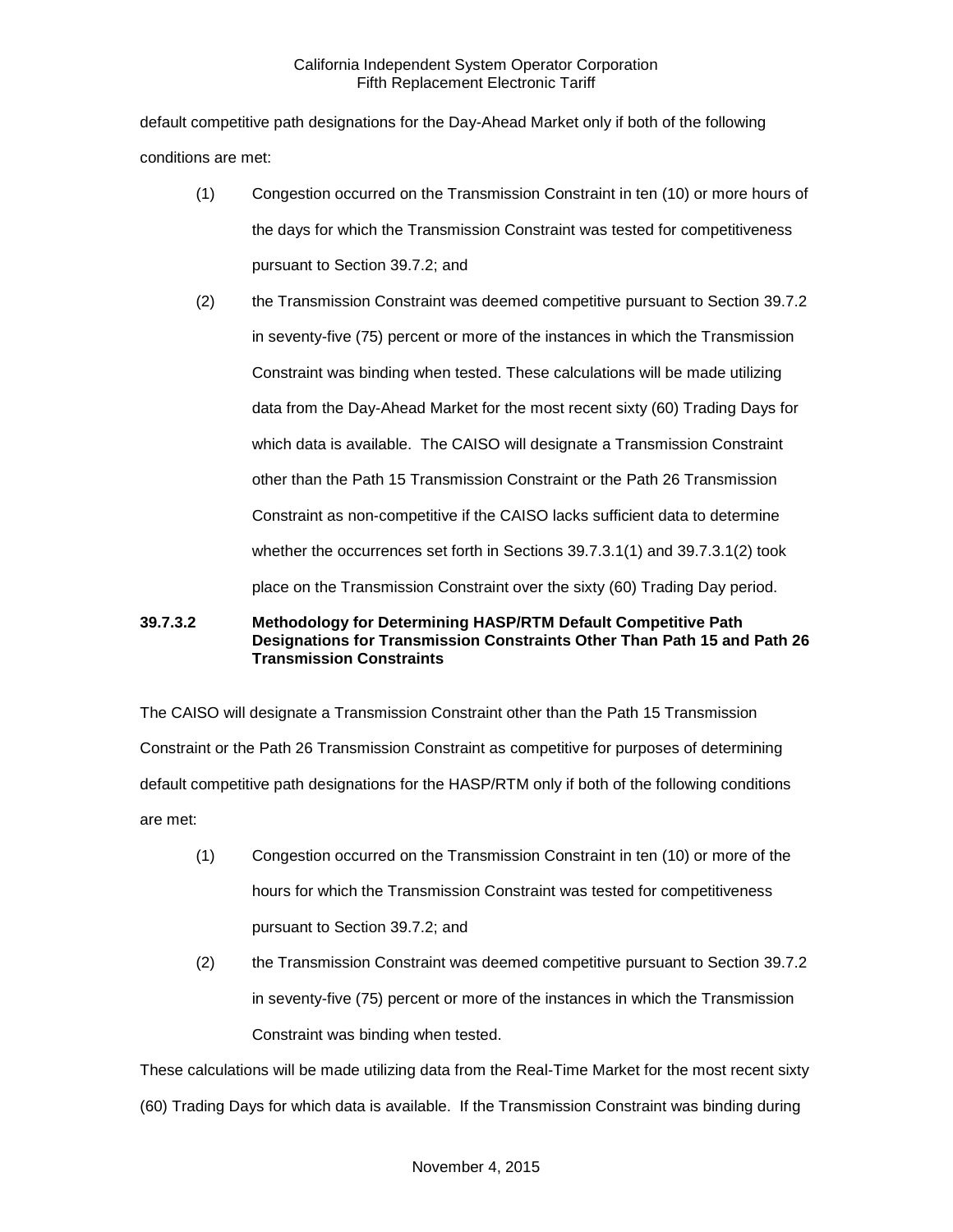any 15-minute interval during an hour, then the Transmission Constraint will be deemed to be binding for the entire hour. If the Transmission Constraint was determined to be non-competitive during any 15-minute interval during an hour, then the Transmission Constraint will be deemed to be non-competitive for the entire hour. The CAISO will designate a Transmission Constraint other than the Path 15 Transmission Constraint or the Path 26 Transmission Constraint as noncompetitive if the CAISO lacks sufficient data to determine whether the occurrences set forth in Sections 39.7.3.2(1) and 39.7.3.2(2) took place on the Transmission Constraint over the sixty (60) Trading Day period.

# **39.7.3.3 Methodology for Determining Day-Ahead Default Competitive Path Designations for Path 15 and Path 26 Transmission Constraints**

The CAISO will designate the Path 15 Transmission Constraint or the Path 26 Transmission Constraint as competitive for purposes of determining default competitive path designations for the Day-Ahead Market unless both of the following conditions are met:

- (1) Congestion occurred on the Transmission Constraint in ten (10) or more hours of the days for which the Transmission Constraint was tested for competitiveness pursuant to Section 39.7.2; and
- (2) the Transmission Constraint was deemed competitive pursuant to Section 39.7.2 in fewer than seventy-five (75) percent of the instances in which the Transmission Constraint was binding when tested.

These calculations will be made utilizing data from the MPM for the Day-Ahead Market for the most recent sixty (60) Trading Days for which data is available. The CAISO will designate the Path 15 Transmission Constraint or the Path 26 Transmission Constraint as competitive if the CAISO lacks sufficient data to determine whether the occurrences set forth in Sections 39.7.3.3(1) and 39.7.3.3(2) took place on the Transmission Constraint over the sixty (60) Trading Day period.

# **39.7.3.4 Methodology for Determining RTM Default Competitive Path Designations for Path 15 and Path 26 Transmission Constraints**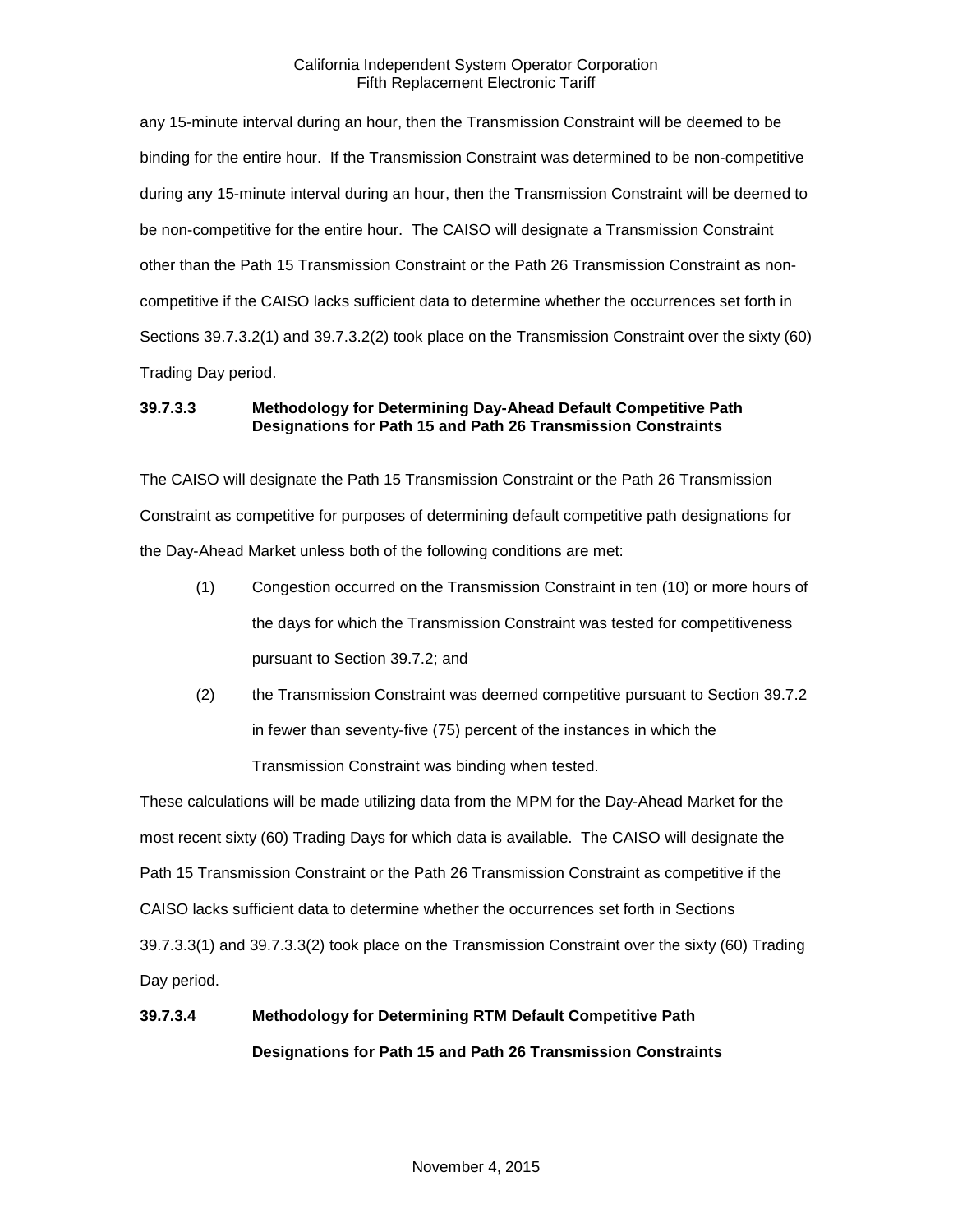The CAISO will designate the Path 15 Transmission Constraint or the Path 26 Transmission Constraint as competitive for purposes of determining default competitive path designations for the RTM unless both of the following conditions are met:

- (1) Congestion occurred on the Transmission Constraint in ten (10) or more of the hours for which the Transmission Constraint was tested for competitiveness pursuant to Section 39.7.2; and
- (2) the Transmission Constraint was deemed competitive pursuant to Section 39.7.2 in fewer than seventy-five (75) percent of the instances in which the Transmission Constraint was binding when tested.

These calculations will be made utilizing data from the MPM for the Real-Time Market for the most recent sixty (60) Trading Days for which data is available. If the Transmission Constraint was binding during any 15-minute interval during an hour, then the Transmission Constraint will be deemed to be binding for the entire hour. If the Transmission Constraint was determined to be non-competitive during any 15-minute interval during an hour, then the Transmission Constraint will be deemed to be non-competitive for the entire hour. The CAISO will designate the Path 15 Transmission Constraint or the Path 26 Transmission Constraint as competitive if the CAISO lacks sufficient data to determine whether the occurrences set forth in Sections 39.7.3.4(1) and 39.7.3.4(2) took place on the Transmission Constraint over the sixty (60) Trading Day period.

#### <span id="page-23-0"></span>**39.8 Eligibility For Bid Adder**

A Scheduling Coordinator submitting Bids for Generating Units is eligible to have a Bid Adder applied to a Generating Unit for the next operating month if the criteria in Section 39.8.1 are met as determined on a monthly basis in the preceding month.

#### <span id="page-23-1"></span>**39.8.1 Bid Adder Eligibility Criteria**

To receive a Bid Adder, a Generating Unit must: (i) have a Mitigation Frequency that is greater than eighty (80) percent in the previous twelve (12) months; and (ii) must not have a contract to be a Resource Adequacy Resource for its entire Net Qualifying Capacity, or be designated under the CPM for its entire Eligible Capacity, or be subject to an obligation to make capacity available under this CAISO Tariff. If a Generating Unit is designated under the CPM for a portion of its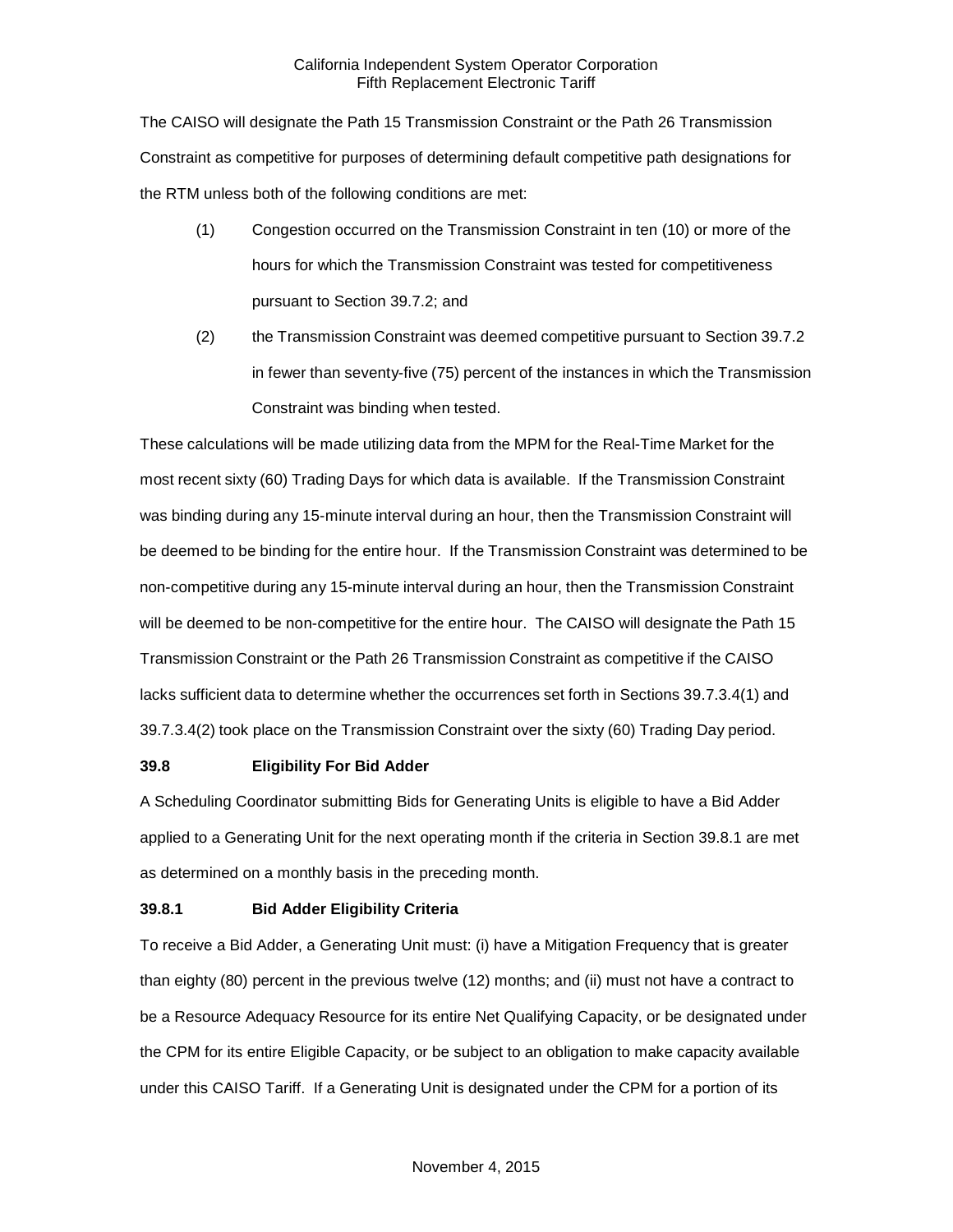Eligible Capacity, the provisions of this section apply only to the portion of the capacity not designated. Scheduling Coordinators for Generating Units seeking to receive Bid Adders must further agree to be subject to the Frequently Mitigated Unit option for a Default Energy Bid. Run hours are those hours during which a Generating Unit has positive metered output. Generating Units that received RMR Dispatches and/or incremental Bids dispatched out of economic merit order to manage local Congestion in an hour prior to the effective date of this Section will have that hour counted as a mitigated hour in their Mitigation Frequency. After the first twelve (12) months from the effective date of this Section, the Mitigation Frequency will be based entirely on a Generating Unit being mitigated under the MPM procedures in Sections 31 and 33.

#### <span id="page-24-0"></span>**39.8.2 New Generating Units**

For new Generating Units, with less than twelve (12) months of operation, determination of eligibility for the Bid Adder will be based on data beginning with the first date the Generating Unit participated in the CAISO Markets through the end date of the period for which the Mitigation Frequency is being calculated. The 200 run hour criteria will be pro-rated for the proportion of a twelve (12)-month period that the new Generating Unit submitted effective Bids in the CAISO markets.

#### <span id="page-24-1"></span>**39.8.3 Bid Adder Values**

The value of the Bid Adder will be either: (i) a unit-specific value determined in consultation with the CAISO or an independent entity selected by the CAISO, or (ii) a default Bid Adder of \$24/MWh. For Generating Units with a portion of their capacity identified as meeting an LSE's Resource Adequacy Requirements, that Generating Unit's Bid Adder value will be reduced by the percent of the Generating Unit's capacity that is identified as meeting an LSE's Resource Adequacy Requirements. The reduced Bid Adder will be applied to that Generating Unit's entire Default Energy Bid Curve.

#### <span id="page-24-2"></span>**39.9 CRR Monitoring And Affiliate Disclosure Requirements**

The CAISO will monitor the CRR holdings and CAISO Markets activity for anomalous market behavior, gaming, or exercise of market power resulting from CRR ownership concentrations that are not aligned with actual transmission usage as a result of secondary market auction outcomes.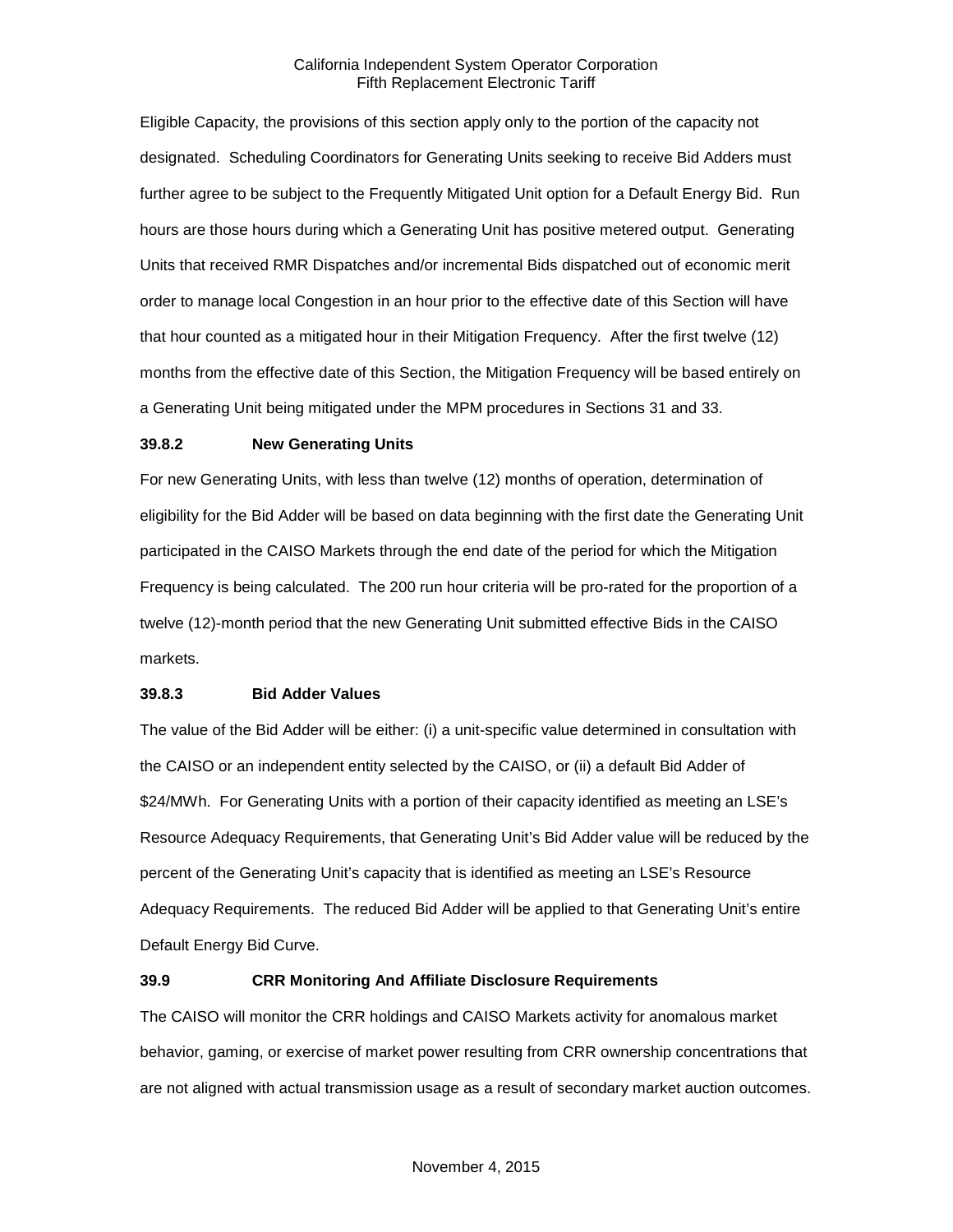If the CAISO identifies such behavior it may seek FERC approval to impose position limits on the total number or MW quantity of CRRs that may be held by any single entity and its Affiliates. Each CRR Holder or Candidate CRR Holder must notify the CAISO of any Affiliate that is a CRR Holder, Candidate CRR Holder, or Market Participant, any Affiliate that participates in an organized electricity market in North America, and any guarantor of any such Affiliate.

# <span id="page-25-0"></span>**39.10 Mitigation Of Exceptional Dispatches Of Resources**

The CAISO shall apply Mitigation Measures to Exceptional Dispatches of resources when such resources are committed or dispatched under Exceptional Dispatch for purposes of: (1) addressing reliability requirements related to non-competitive Transmission Constraints; (2) ramping resources with Ancillary Services Awards or RUC Capacity to a dispatch level that ensures their availability in Real-Time; (3) ramping resources to their Minimum Dispatchable Level in Real-Time; and (4) addressing unit-specific environmental constraints not incorporated into the Full Network Model or the CAISO's market software that affect the dispatch of Generating Units in the Sacramento Delta and are commonly known as "Delta Dispatch".

# <span id="page-25-1"></span>**39.10.1 Measures For Resources Eligible For Supplemental Revenues**

In all cases where a resource is subject to Mitigation Measures under Section 39.10, and the resource is eligible for supplemental revenues pursuant to Section 39.10.3, Exceptional Dispatch Energy delivered by the resource shall be settled as set forth in either Section 11.5.6.7.1 or Section 11.5.6.7.3, whichever is applicable.

#### <span id="page-25-2"></span>**39.10.2 Resources Not Eligible For Supplemental Revenues**

In all cases where a resource is subject to Mitigation Measures under Section 39.10, and the resource is not eligible for supplemental revenues pursuant to Section 39.10.3, Exceptional Dispatch Energy delivered by the resource shall be settled as set forth in either Section 11.5.6.7.2 or Section 11.5.6.7.3, whichever is applicable.

# <span id="page-25-3"></span>**39.10.3 Eligibility For Supplemental Revenues**

Except as provided in Section 39.10.4, a resource that is committed or dispatched under Exceptional Dispatch shall be eligible for supplemental revenues only during such times that the resource meets all of the following criteria: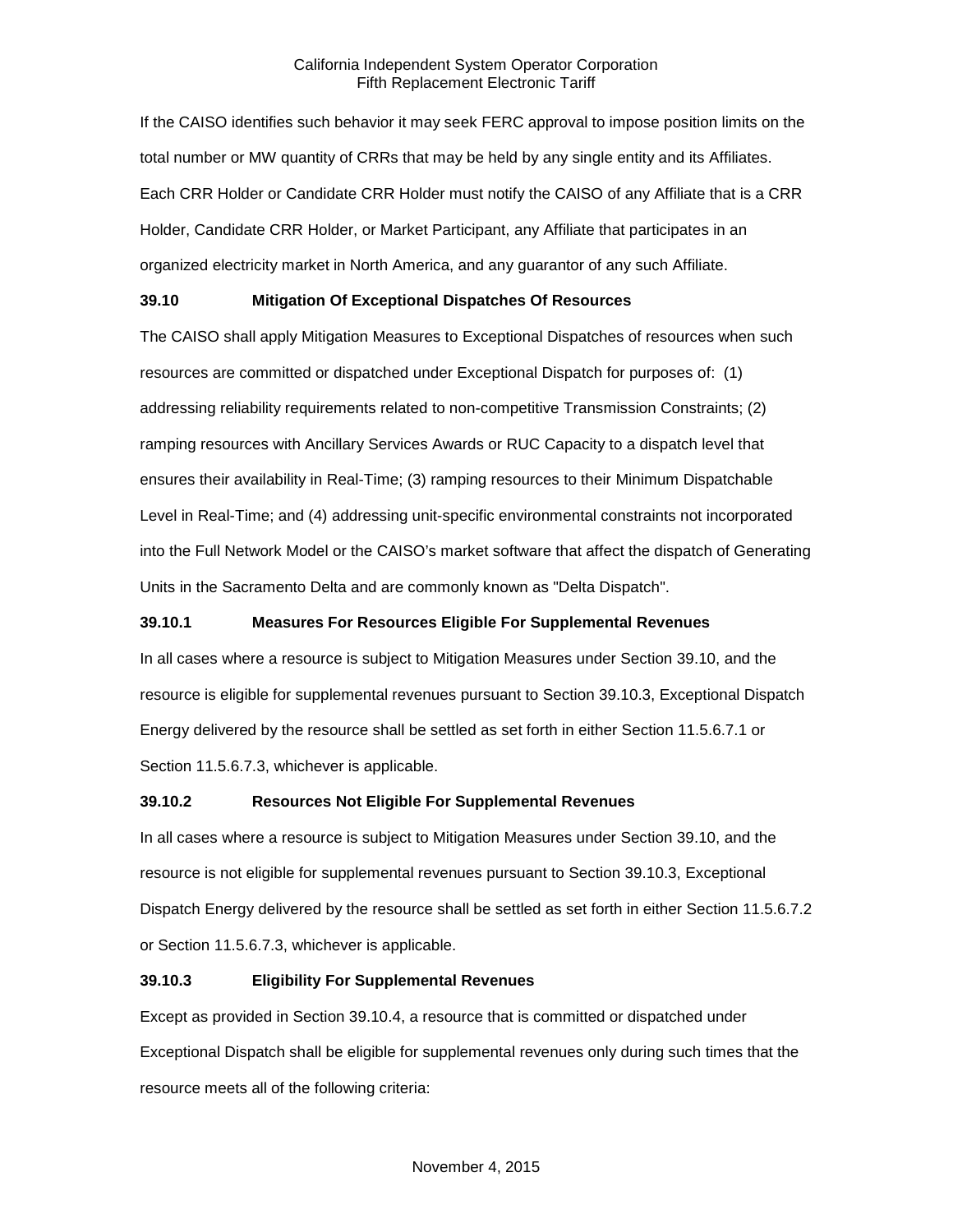- (i) the resource has notified the CAISO, at least seven days prior to the calendar month in which the Exceptional Dispatch occurs, that the resource has chosen to receive supplemental revenues in lieu of an Exceptional Dispatch CPM designation under Section 43.1.5;
- (ii) the resource has been mitigated under Section 39.10;
- (iii) the resource is not under an RMR Contract, is not designated as CPM Capacity, and is not a Resource Adequacy Resource, unless the resource is a Partial Resource Adequacy Resource or a partial CPM resource, and the Exceptional Dispatch requires non-RA Capacity or non-CPM Capacity, in which case only the capacity not committed as Resource Adequacy Capacity or CPM Capacity is eligible for supplemental revenues; and
- (iv) the resource has a Bid in the IFM and RTM for the applicable Operating Day or Operating Hour in which the resource is committed or dispatched under Exceptional Dispatch.

#### <span id="page-26-0"></span>**39.10.4 Limitation On Supplemental Revenues**

Supplemental revenues authorized under this Section 39.10 shall not exceed within a 30-day period (this 30-day period begins on the day of the first Exceptional Dispatch of the resource and re-starts on the day of the first Exceptional Dispatch of the resource following the end of any prior 30-day period) the difference between any monthly CPM Capacity Payments due the resource for the 30-day period (calculated according to the ratio of the actual number of days that the resource had capacity designated as CPM Capacity during the 30-day period to the total number of days in the month) and the monthly CPM Capacity Payment, without any CPM Availability Factor adjustment, for which the resource would be eligible pursuant to Section 43.6 had its entire capacity less any Resource Adequacy Capacity been designated as an CPM resource.

#### <span id="page-26-1"></span>**39.10.5 Calculation Of Exceptional Dispatch Supplemental Revenues**

The amount of Exceptional Dispatch supplemental revenues accrued by a resource within any 30-day period as defined in Section 39.10.4 shall be a running total of the sum of supplemental